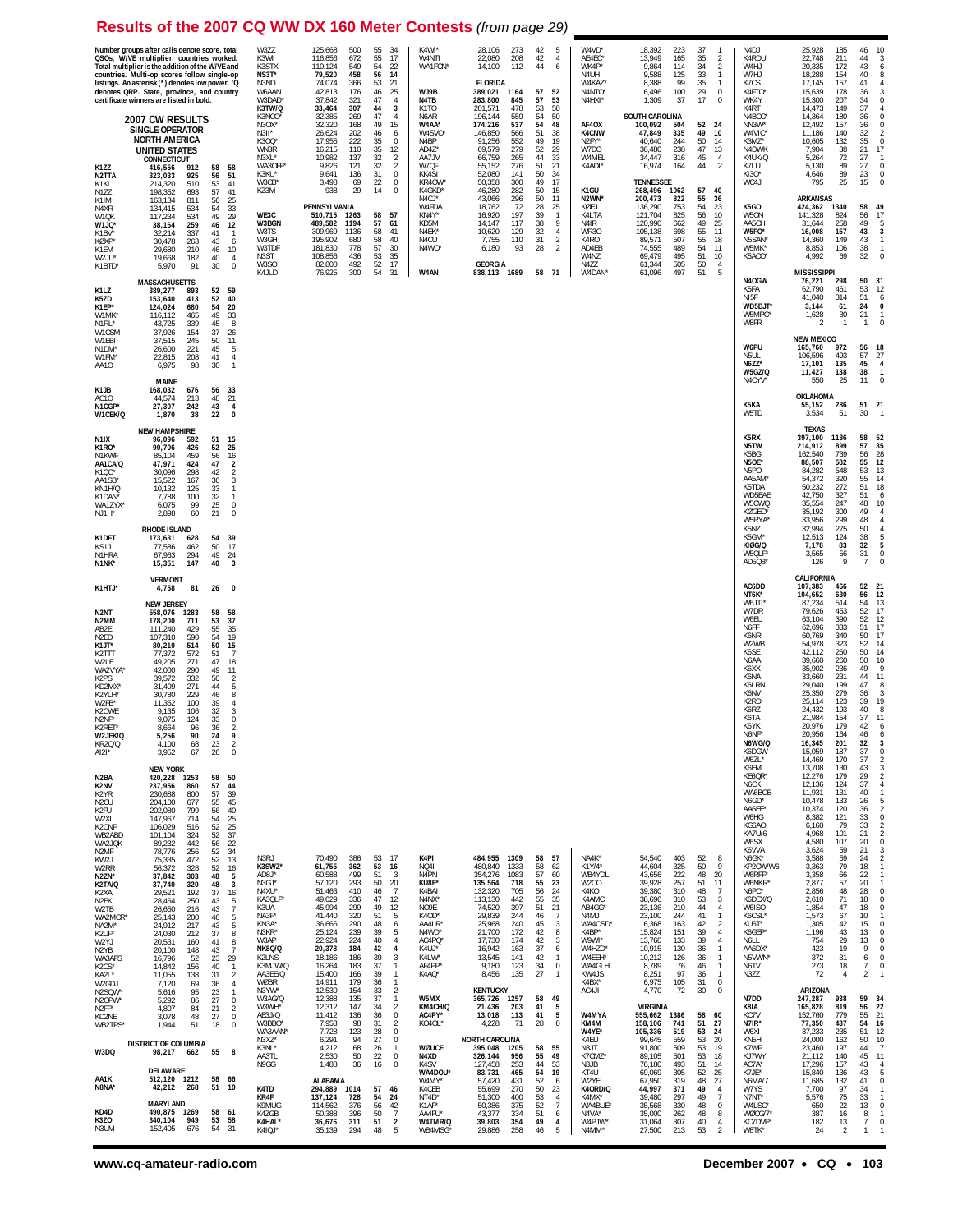| <b>KC7ESB</b><br>K7ARJ*<br>NA7G*<br><b>KB70*</b><br>W7IZL'                                                   | <b>IDAHO</b><br>120<br>11,718<br>7,106<br>100<br>2.033<br>49<br><b>MONTANA</b><br>999<br>162,120<br>126,898<br>823                                                          | 42<br>34<br>19<br>57<br>57                                     | 0<br>0<br>$\mathbf 0$<br>13<br>10                                                                                      | N9LYE*<br>K90Z*<br>W9LNQ*<br>AF9H<br>W9SE<br>NE9H/Q<br>W9II Y<br>WQ9T*                                              | 19,035<br>185<br>190<br>18,942<br>17,286<br>176<br>15,900<br>124<br>4,576<br>59<br>3,900<br>69<br>3,699<br>61<br>3,552<br>65                                                | 43<br>41<br>41<br>46<br>17<br>26<br>27<br>24             | $\overline{2}$<br>-1<br>$\overline{2}$<br>-7<br>5<br>0<br>0<br>$\theta$                                  | VE2BWL'<br>VE2FU*<br>VE2AWR*<br>VA2WDQ<br><b>VF2XAA</b><br>VE2FK*<br>VF <sub>2GK</sub><br>VE2HB* | 132,963<br>390<br>78,616<br>264<br>52,335<br>246<br>44,856<br>220<br>43,638<br>221<br>10,746<br>91<br>4,400<br>50<br>1,378<br>26                       | 54<br>15<br>54<br>8<br>41<br>$\overline{4}$<br>39<br>3<br>39<br>3<br>27<br>0<br>20<br>$\bf 0$<br>13<br>0                                  | <b>RAØBA</b><br>UA9MQR<br>UA9QFF*<br>UA9ADW<br><b>UAØSR</b><br>RXØAE <sup>®</sup><br>UA9SAW<br><b>RZØAF</b> | 21,896<br>93<br>21,024<br>64<br>97<br>16,149<br>13,194<br>86<br>51<br>7.942<br>2,280<br>17<br>455<br>200<br>5                                                   | 0<br>28<br>$^{\circ}$<br>36<br>0<br>21<br>$^{\circ}$<br>18<br>$\mathbf 0$<br>22<br>0<br>15<br>$\overline{7}$<br>$\Omega$<br>0<br>5                                               | OK1TP<br>OL8R<br>OK2W<br>OL6P*<br>$OL3X*$<br>OK1MNW*<br>OK2DU*<br>OK2BZ                                                    | 374,186<br>365,280<br>337,260<br>209,088<br>166,272<br>158,905<br>157,020<br>150,150                    | 844<br>897<br>772<br>663<br>522<br>527<br>533<br>413            | 22<br>64<br>14<br>66<br>21<br>63<br>61<br>3<br>$\frac{58}{54}$<br>6<br>$\overline{7}$<br>51<br>9<br>62<br>8                                                           |
|--------------------------------------------------------------------------------------------------------------|-----------------------------------------------------------------------------------------------------------------------------------------------------------------------------|----------------------------------------------------------------|------------------------------------------------------------------------------------------------------------------------|---------------------------------------------------------------------------------------------------------------------|-----------------------------------------------------------------------------------------------------------------------------------------------------------------------------|----------------------------------------------------------|----------------------------------------------------------------------------------------------------------|--------------------------------------------------------------------------------------------------|--------------------------------------------------------------------------------------------------------------------------------------------------------|-------------------------------------------------------------------------------------------------------------------------------------------|-------------------------------------------------------------------------------------------------------------|-----------------------------------------------------------------------------------------------------------------------------------------------------------------|----------------------------------------------------------------------------------------------------------------------------------------------------------------------------------|----------------------------------------------------------------------------------------------------------------------------|---------------------------------------------------------------------------------------------------------|-----------------------------------------------------------------|-----------------------------------------------------------------------------------------------------------------------------------------------------------------------|
| K7BG<br>KS7T<br>NW70<br>KE7NO<br>WU7R'                                                                       | 57,948<br>330<br>21,206<br>192<br>107<br>10.575<br>4,050<br>53<br>1,748<br>43                                                                                               | 53<br>44<br>45<br>29<br>19                                     | 13<br>$\overline{2}$<br>$\bf 0$<br>$\mathbf{1}$<br>$\mathbf 0$                                                         | K9GY/Q<br>K8GU*<br>K9IJ*<br>KC9IEQ*                                                                                 | 2.596<br>50<br>2,525<br>43<br>2.484<br>37<br>2,425<br>44                                                                                                                    | 22<br>25<br>26<br>25                                     | $\bf 0$<br>$\mathbf 0$<br>$\mathbf{1}$<br>$\Omega$                                                       | VE2EZD'<br>VA2LGQ'<br>VE3EJ                                                                      | $20\,$<br>1,056<br>80<br>$\overline{4}$<br>ONTARIO<br>1,015,069<br>1483                                                                                | 12<br>$\boldsymbol{0}$<br>4<br>$\Omega$<br>58<br>63                                                                                       | 4K9W*                                                                                                       | AZERBAIJAN<br>22,540<br>86<br>CAMBODIA                                                                                                                          | 0 <sub>28</sub>                                                                                                                                                                  | OK1TC*<br>OK1DKR'<br>OK5XX*<br>OK1JOK<br>OL4W*                                                                             | 139,251<br>136,950<br>131.940<br>119,560<br>119,560                                                     | 493<br>396<br>441<br>428<br>509                                 | $\frac{54}{56}$<br>3<br>10<br>56<br>$\overline{4}$<br>55<br>$\mathbf{1}$<br>48<br>$\mathbf{1}$                                                                        |
| W7RN<br>W7RH'                                                                                                | <b>NEVADA</b><br>43,725<br>289<br>85<br>13,677<br>OREGON                                                                                                                    | 44<br>34                                                       | 11<br>13                                                                                                               | W9RE<br>K9NW<br>K9WJU*<br>K9WWT<br>NZ9R                                                                             | <b>INDIANA</b><br>339,144<br>1134<br>309,760<br>932<br>115,310<br>789<br>103,680<br>772<br>77,409<br>578                                                                    | 57<br>58<br>56<br>53<br>56                               | 47<br>52<br>9<br>$\overline{7}$<br>5                                                                     | VE3DZ<br>VE3TA<br>VE3EY<br>CG3AT<br>VE3DO'<br>VE3PN                                              | 815,375<br>1255<br>727,650<br>1256<br>666,396<br>1202<br>638,064<br>1137<br>479,560<br>1006<br>726                                                     | 58<br>67<br>57<br>53<br>58<br>49<br>58<br>50<br>58<br>37<br>57<br>42                                                                      | XU7ACY<br><b>BA4RF</b><br>B <sub>1</sub> Z                                                                  | 30,430<br>126<br>CHINA<br>28,860<br>163<br>12,350<br>170                                                                                                        | 1 33<br>27<br>3<br>0<br>13                                                                                                                                                       | OK1MCW*<br>OK1XJ<br>OK1AOV<br>OK1AYY<br>OK1MKU'<br>OK2PBG                                                                  | 107,118<br>104,880<br>99,857<br>99,807<br>91,615<br>90,695                                              | 304<br>341<br>317<br>400<br>217<br>341                          | 54<br>50<br>12<br>10<br>57<br>4<br>50<br>$\mathbf{1}$<br>15<br>58<br>55<br>$\bf 0$                                                                                    |
| K4XU<br>NW7E<br>W <sub>3</sub> CP<br>KI7Y<br>K2DI*<br>K7VIT'<br>N7VS'                                        | 113,040<br>620<br>58,880<br>350<br>302<br>41,140<br>2,822<br>74<br>63<br>2.295<br>21<br>432<br>84<br>$\overline{7}$                                                         | 55<br>53<br>48<br>17<br>17<br>9<br>6                           | 17<br>11<br>$\overline{7}$<br>0<br>$\bf 0$<br>0<br>$\mathbf 0$                                                         | WT9U <sup>®</sup><br>AC9X*<br>WE9N<br>KJ9C*<br>W9UM <sup>®</sup><br>N9LF*<br>N9WKW <sup>®</sup><br>KB9YGD*          | 70,272<br>502<br>44,478<br>290<br>42.405<br>337<br>23,001<br>181<br>18.124<br>165<br>17,952<br>159<br>16,608<br>154<br>16,211<br>172                                        | 53<br>54<br>52<br>45<br>44<br>47<br>47<br>43             | 8<br>9<br>3<br>6<br>$\overline{2}$<br>$\mathbf{1}$<br>$\mathbf{1}$<br>$\mathbf 0$                        | VE3NE*<br>VE3OSZ<br>VA3DX<br>VA3YP'<br>VE3XD*<br>VE3MGY<br>VE3NZ*<br>VA3EC*                      | 400,356<br>331,350<br>903<br>262,974<br>642<br>200,100<br>454<br>146,718<br>539<br>141,659<br>503<br>140,747<br>497<br>104,436<br>405<br>98,175<br>377 | 56<br>19<br>56<br>26<br>55<br>32<br>53<br>$\overline{4}$<br>52<br>$\overline{7}$<br>54<br>5<br>47<br>$\overline{7}$<br>50<br>5            | C4M<br>4L2M<br>VR2BG                                                                                        | <b>CYPRUS</b><br>808<br>666,768<br><b>GEORGIA</b><br>513,480<br>817<br><b>HONG KONG</b><br>13,178<br>89                                                         | 13 74<br>5 61<br>0<br>- 22                                                                                                                                                       | OK1GS*<br>OK1AUP*<br>OK2SAR'<br>OK1ZCW*<br>OK1DOF<br>OL7P*<br>OK2SGY*<br>OK2BDF*                                           | 84,150<br>76,440<br>75,824<br>74,700<br>73,670<br>70,576<br>63,360<br>57,820                            | 354<br>250<br>268<br>314<br>282<br>339<br>302<br>237            | 49<br>$\mathbf{1}$<br>$\overline{4}$<br>56<br>55<br>50<br>$\mathbf{1}$<br>0<br>52<br>$\mathbf{1}$<br>43<br>44<br>$\bf 0$<br>49<br>0                                   |
| AF7Y<br>NN7ZZ<br>W7HS'<br>N5LZ<br>WA7YAZ                                                                     | <b>UTAH</b><br>79,788<br>577<br>431<br>54,600<br>25,251<br>175<br>16,031<br>168<br>10,764<br>125                                                                            | 55<br>50<br>49<br>39<br>38                                     | 6<br>6<br>8<br>$\overline{2}$                                                                                          | K9SG<br>W9CC/Q<br>KB9ZUV/Q<br>K9AY<br>NS9I                                                                          | 12,264<br>116<br>9,588<br>122<br>4,992<br>77<br>WISCONSIN<br>345,072<br>1215<br>758                                                                                         | 38<br>33<br>24<br>58<br>57                               | $\overline{4}$<br>$\mathbf{1}$<br>-2<br>46<br>8                                                          | VE3RER<br>VE3OX*<br>VA3YT*<br>VA3DF/Q<br>VE3XAT<br>VE3HG<br>VE3FH'                               | 96,159<br>350<br>76,691<br>306<br>280<br>68,289<br>55,350<br>256<br>47,846<br>215<br>41,370<br>208<br>40,656<br>199                                    | 51<br>6<br>50<br>3<br>50<br>$\overline{1}$<br>43<br>$\overline{2}$<br>43<br>$\overline{4}$<br>40<br>$\overline{2}$<br>39<br>$\mathcal{R}$ | YI9CC/5/Q<br>4Z5MU*                                                                                         | <b>IRAQ</b><br>130<br>5<br><b>ISRAEL</b><br>73,056<br>156                                                                                                       | 0<br>5<br>$1 \quad 47$                                                                                                                                                           | OK1MZO'<br>OK1DEC/C<br>OK2PWJ'<br>OK6Y*<br>OK2BWC<br>OK5AD*<br>OK1DWJ                                                      | 53,100<br>52,280<br>49,545<br>49,360<br>48,806<br>45,955<br>42,900                                      | 221<br>289<br>225<br>259<br>218<br>276<br>83                    | 49<br>$\mathbf{1}$<br>40<br>$\mathbf 0$<br>44<br>-1<br>$\mathbf 0$<br>40<br>45<br>$\mathbf{1}$<br>$\frac{35}{62}$<br>$\mathbf 0$<br>13                                |
| <b>WA7LT</b><br>K7RL<br>N9ADG <sup>®</sup><br>W7GKF<br>K7LAY<br>W7NNN<br>N7BF<br>K7DZ<br>W9PL                | WASHINGTON<br>141,470<br>824<br>104,319<br>559<br>94,737<br>545<br>77,415<br>468<br>72,148<br>404<br>46.440<br>363<br>27,186<br>244<br>25,500<br>220<br>23,652<br>183       | 58<br>54<br>56<br>54<br>54<br>49<br>44<br>47<br>48             | 12<br>13<br>13<br>11<br>14<br>5<br>$\overline{2}$<br>4<br>6                                                            | <b>K90T*</b><br>KØSN*<br>WI9WI<br>N9CK*<br>W9LO <sup>*</sup><br>WA9TZE<br>WF9V<br><b>W9KHH</b><br>AF9J/Q            | 111,995<br>107,133<br>697<br>76,038<br>582<br>71,675<br>498<br>66,990<br>415<br>52,676<br>459<br>34,970<br>200<br>197<br>33,666<br>19,056<br>179<br>2,289<br>53<br>COLORADO | 56<br>53<br>52<br>50<br>51<br>55<br>47<br>48<br>21       | 11<br>-5<br>q<br>16<br>-1<br>10<br>15<br>0<br>$\Omega$                                                   | VA3GGF*<br>VE3TW*<br>VE3GPM*<br>VA3RKM/Q<br>VE3CUL<br>VE3IAE/Q<br>VA3IX'<br>VE3FU*<br>VE3IGJ'    | 34.973<br>182<br>33,876<br>198<br>171<br>33,169<br>20,706<br>132<br>11,501<br>79<br>8,338<br>83<br>6.975<br>61<br>2,130<br>32<br>15<br>540             | 41<br>$\mathbf 0$<br>35<br>41<br>0<br>34<br>0<br>31<br>$\bf 0$<br>22<br>0<br>25<br>$\bf 0$<br>15<br>$^{\circ}$<br>9<br>$\mathbf 0$        | UN20*<br>JH2FXK<br>JAØQN.<br>JR1LIV<br>JA1DDH<br><b>JJØMEI</b><br><b>JEØVJV</b>                             | <b>KAZAKHSTAN</b><br>157,829<br>349<br><b>JAPAN</b><br>72,324<br>163<br>30.555<br>108<br>27,576<br>103<br>27,258<br>101<br>25,632<br>83<br>73<br>19,006         | $0$ 49<br>21<br>28<br>28<br>-7<br>18<br>18<br>15<br>18<br>10<br>26<br>16<br>18                                                                                                   | OK1DVK<br>OK1KZ*<br>OK1EP<br>OK1HMP<br>OK1BLU<br>OK2RDI'<br>OK2BRV*<br>OK2AJ*<br>OK1XR/Q<br>OK2MIG                         | 38.659<br>33,390<br>31.110<br>24,408<br>23,384<br>17,853<br>17.100<br>16,401<br>11,882<br>8,328         | 86<br>165<br>118<br>145<br>135<br>116<br>99<br>104<br>101<br>73 | 58<br>9<br>42<br>0<br>51<br>$\bf 0$<br>36<br>0<br>37<br>$\bf 0$<br>32<br>-1<br>$\mathbf 0$<br>$\frac{36}{33}$<br>0<br>$\bf 0$<br>26<br>$\bf 0$<br>24                  |
| K7UIR<br>W3AS<br>W7LKG<br>K7MO<br>NG7Z'<br>KNØN'<br>WAØWWW'<br>WA7NCL<br>N6KW*<br>KB7N<br>W7GTO <sup>®</sup> | 21,930<br>201<br>17,756<br>164<br>140<br>13,224<br>11,700<br>114<br>10.695<br>153<br>7.488<br>85<br>5,550<br>79<br>4.980<br>74<br>58<br>4,698<br>49<br>3.048<br>33<br>1,008 | 40<br>43<br>36<br>44<br>31<br>34<br>30<br>30<br>25<br>23<br>14 | 3<br>3<br>$\overline{2}$<br>$\mathbf{1}$<br>0<br>$\overline{2}$<br>0<br>$\bf 0$<br>$\overline{4}$<br>$\mathbf{1}$<br>0 | NØKE<br>KT5F'<br><b>WØETT</b><br>NN7A*<br><b>KØLMD</b><br>W5TVS<br>ACØDS/Q<br><b>KØCOM</b><br><b>WØRMA</b><br>NØKQ* | 119,400<br>655<br>86,242<br>624<br>69.440<br>405<br>40,584<br>311<br>24,986<br>185<br>21,650<br>193<br>17,028<br>183<br>8,712<br>108<br>95<br>7,175<br>59<br>3.510          | 56<br>54<br>55<br>52<br>59<br>48<br>42<br>35<br>35<br>27 | 19<br>-8<br>15<br>5<br>3<br>$\overline{2}$<br>$\mathbf{1}$<br>$\mathbf{1}$<br>$\mathbf 0$<br>$\mathbf 0$ | VA5DX<br>VE5UF<br>VE6BBP<br>VE6SF*<br>VE6UX*<br>CF6XDX<br>VE6SZS'                                | SASKATCHEWAN<br>406,425<br>1112<br>218,120<br>641<br><b>ALBERTA</b><br>130.095<br>455<br>84,729<br>284<br>186<br>40.894<br>22,230<br>123<br>76<br>5    | 58<br>- 17<br>56<br>-14<br>53<br>6<br>53<br>-8<br>43<br>$\overline{\mathbf{3}}$<br>$\overline{3}$<br>35<br>$\overline{4}$<br>$\Omega$     | JE1SPY<br>JF2SKV<br>8J3YAGI<br>JA6BZI<br>JA1KVT<br>JM1NKT<br>JA1YPA<br>JH4CPC<br>JE1LFX<br>JA2FSM<br>JA4DHN | 77<br>8,700<br>5,848<br>42<br>5,814<br>69<br>5,049<br>36<br>4,267<br>40<br>40<br>3,225<br>1,704<br>20<br>17<br>1,595<br>1,260<br>17<br>19<br>1,035<br>783<br>14 | 11<br>- q<br>$\overline{7}$<br>10<br>6<br>11<br>$\mathbf{1}$<br>16<br>9<br>8<br>$\overline{4}$<br>11<br>-5<br>-7<br>$\mathbf 0$<br>11<br>0<br>9<br>5<br>$\overline{4}$<br>3<br>6 | OZ7YY<br>0Z/DL5SE*<br>OZ5TTT <sup>*</sup><br>OZ3A*<br>0Z5UR*<br>OZ5DL'<br>OZ7TTT                                           | <b>DENMARK</b><br>524,178<br>62,622<br>54.700<br>40.836<br>35,280<br>27,398<br>20,280<br><b>ENGLAND</b> | 847<br>298<br>212<br>198<br>163<br>142<br>101                   | 34<br>68<br>$\pmb{0}$<br>42<br>49<br>-1<br>$\bf 0$<br>41<br>41<br>-1<br>$\bf 0$<br>38<br>0<br>40                                                                      |
| K711*<br>KO7X                                                                                                | 23<br>572<br><b>WYOMING</b><br>57,466<br>430<br><b>MICHIGAN</b>                                                                                                             | 10<br>52                                                       | $\mathbf{1}$<br>$\overline{7}$                                                                                         | <b>NØNI</b><br>NØYY*<br><b>KEØFT</b><br>KØSRL                                                                       | <b>IOWA</b><br>401,856<br>1320<br>45,384<br>310<br>17,424<br>154<br>16.785<br>170                                                                                           | 58<br>53<br>46<br>44                                     | 54<br>-8<br>$\overline{2}$<br>$\mathbf{1}$                                                               | VE7CC<br>VE7SQ<br>VE7JKZ<br>VA7MM<br>VA7ST <sup>®</sup>                                          | <b>BRITISH COLUMBIA</b><br>305,440<br>759<br>71,916<br>288<br>50,617<br>213<br>30,057<br>147<br>25,764<br>142                                          | 59<br>21<br>48<br>$\overline{4}$<br>44<br>5<br>$\mathbf 0$<br>43<br>36<br>$\overline{2}$                                                  | JA7ZP<br>JK2VOC<br>9N7JO*                                                                                   | 185<br>6<br>15<br>66<br><b>NEPAL</b><br>107<br>35,335                                                                                                           | $\mathbf 0$<br>5<br>0<br>$\overline{2}$<br>- 37<br>$\Omega$                                                                                                                      | M <sub>5</sub> X<br>G3TXF<br>M2D<br>G3WPH<br>G3SVL<br>G3SJJ                                                                | 811,167<br>610,896<br>553,072<br>419,510<br>220,780<br>193,392                                          | 1329<br>919<br>922<br>851<br>541<br>443                         | 37<br>70<br>40<br>64<br>38<br>66<br>$\substack{64 \\ 58}$<br>27<br>18<br>21                                                                                           |
| <b>N8SS</b><br>K8IR<br>W8TE<br>KB8U<br>WA1UJU                                                                | 289,440<br>536<br>101,103<br>650<br>73,899<br>421<br>62,968<br>358<br>46,056<br>347                                                                                         | 50<br>56<br>55<br>52<br>53                                     | $\overline{4}$<br>11<br>14<br>16<br>4                                                                                  | KØXD*<br><b>KBØSK</b> *<br>NØAC*                                                                                    | 14,265<br>144<br>13,995<br>131<br>11,592<br>149<br><b>KANSAS</b>                                                                                                            | 44<br>43<br>36                                           | $\overline{1}$<br>$\overline{2}$<br>$\mathbf 0$                                                          | VE7CA*<br>VE7NS*<br>VA7RN<br>VE7BZ*                                                              | 23,978<br>135<br>20,869<br>109<br>18,532<br>98<br>6,480<br>55                                                                                          | $\overline{2}$<br>36<br>40<br>$\overline{1}$<br>37<br>$\overline{4}$<br>22<br>$\overline{2}$                                              | DS5DNO*<br>6K2ABX                                                                                           | <b>SOUTH KOREA</b><br>1,648<br>83<br>240<br>16<br>SAUDI ARABIA                                                                                                  | 0<br>4<br>3<br>$^{\circ}$                                                                                                                                                        | M3CVN*<br>G3GLL<br>G3YMC/Q<br>G4BJM                                                                                        | 51,744<br>51,050<br>16,169<br>5,450                                                                     | 238<br>197<br>90<br>45                                          | $\frac{58}{43}$<br>$\mathbf{1}$<br>49<br>$\mathbf{1}$<br>36<br>$\mathbf{1}$<br>$\mathbf 0$<br>25                                                                      |
| N8NM <sup>*</sup><br>N8XI*<br><b>W8RU</b><br>NO8R <sup>®</sup><br>K8GT*                                      | 43,956<br>360<br>31,790<br>243<br>24,603<br>136<br>23,863<br>204<br>22,889<br>207                                                                                           | 51<br>50<br>45<br>47<br>45                                     | 3<br>5<br>14<br>$\overline{2}$<br>$\sqrt{2}$                                                                           | <b>WØBH</b><br>WS4Y<br>WØUY<br>KGØUA<br>WØNV/Q<br><b>NØUU</b>                                                       | 136,680<br>915<br>90,712<br>565<br>59,760<br>443<br>26,602<br>254<br>19,208<br>171                                                                                          | 56<br>54<br>54<br>44<br>47<br>41                         | 11<br>14<br>6<br>3<br>$\overline{2}$<br>2                                                                | <b>KL7WV</b><br>V31YN                                                                            | <b>ALASKA</b><br>30,832<br>150<br><b>BELIZE</b><br>267,011<br>612                                                                                      | 38<br>-3<br>57 26                                                                                                                         | 7Z1SJ*<br>ZC4LI                                                                                             | 76,465<br>- 194<br><b>SOVERIGN BASES</b><br>403,930<br>669                                                                                                      | 0, 41<br>3 59                                                                                                                                                                    | ES3RF*<br>ES7FU'                                                                                                           | <b>ESTONIA</b><br>66,747<br>16,590<br><b>FINLAND</b>                                                    | 216<br>111                                                      | 56<br>$\mathbf{1}$<br>30<br>$\mathbf{0}$                                                                                                                              |
| K8GVK<br>WBØKWJ <sup>®</sup><br>W8DCQ<br>NF8M*<br>K9TTT <sup>*</sup><br>K8BB                                 | 20,821<br>184<br>18,524<br>187<br>18,336<br>165<br>137<br>12.084<br>11,088<br>112<br>82<br>5,790<br>OHIO                                                                    | 44<br>43<br>46<br>37<br>40<br>29                               | 3<br>$\mathbf{1}$<br>$\overline{2}$<br>$\mathbf{1}$<br>$\overline{2}$<br>$\mathbf{1}$                                  | <b>NØXM</b><br>K9DU<br><b>WBØHCH</b><br><b>WBØCFF</b><br>KØRC*                                                      | 14,448<br>152<br>9,945<br>120<br>MINNESOTA<br>136,137<br>853<br>125,528<br>754<br>97,204<br>517<br>78,792<br>503                                                            | 39<br>57<br>56<br>56<br>56                               | $\Omega$<br>-12<br>15<br>20<br>11                                                                        | VP9I*<br>HP1WW<br>HP3XUG'<br>HP1AC*                                                              | <b>BERMUDA</b><br>180,972<br>535<br>PANAMA<br>135,584<br>323<br>9,024<br>52<br>88<br>$\overline{4}$                                                    | 50 16<br>47<br>29<br>22<br>10<br>$^{\circ}$<br>$\overline{4}$                                                                             | EY7AF<br>TA3D<br>TA2RC'                                                                                     | TADZHIKISTAN<br>74,918<br>178<br><b>TURKEY</b><br>540,410<br>858<br>333,816<br>609                                                                              | 0 <sub>47</sub><br>5<br>- 60<br>3<br>53                                                                                                                                          | OH2TA<br>OH2BO<br>OH6M<br>OH6NIO<br>OH5UFO*<br>OH1MA<br>OH3JR<br>OH4MCV'                                                   | 409,293<br>308,736<br>250,299<br>161,470<br>83,308<br>79,404<br>70,308<br>33,696                        | 922<br>542<br>756<br>446<br>257<br>154<br>197<br>128            | 16<br>65<br>29<br>67<br>3<br>60<br>59<br>8<br>$\frac{57}{64}$<br>$\overline{2}$<br>14<br>59<br>4<br>48<br>$\bf 0$                                                     |
| <b>W8CAR</b><br>N8BJQ<br>KV8O'<br>K8BL<br><b>K8NVR</b><br>K8AJS                                              | 238,787<br>1043<br>198,810<br>852<br>755<br>122,710<br>91,980<br>515<br>90,432<br>618<br>81.340<br>465                                                                      | 56<br>55<br>55<br>56<br>53<br>51                               | 33<br>35<br>15<br>17<br>11<br>19                                                                                       | KØPK/Q<br>ACØW <sup>®</sup><br>KSØT*<br>NØUY*<br>WAØMHJ'<br>WGON                                                    | 61,260<br>450<br>57,660<br>419<br>37.700<br>344<br>27,664<br>208<br>24,750<br>209<br>20.492<br>194                                                                          | 55<br>56<br>50<br>52<br>46<br>41                         | -5<br>$\overline{4}$<br>$\mathbf 0$<br>$\overline{4}$<br>$\overline{4}$<br>-0                            | KP4KE/Q<br>NP3CW                                                                                 | <b>PUERTO RICO</b><br>224,544<br>403<br>30<br>$\overline{2}$<br><b>TURKS &amp; CAICOS</b>                                                              | 52<br>-44<br>0<br>$\overline{2}$                                                                                                          | OE3I<br>OE3KAB<br>OE8YDQ<br>OE6IMD'                                                                         | <b>EUROPE</b><br><b>AUSTRIA</b><br>700<br>297,336<br>61,776<br>251<br>28,495<br>132<br>16,800<br>75                                                             | 15<br>63<br>0<br>48<br>$\overline{1}$<br>40<br>$\Omega$<br>40                                                                                                                    | OH2FS*<br>F5IN<br>F5RAB                                                                                                    | 9,880<br><b>FRANCE</b><br>758,112<br>21.032                                                             | 44<br>1183<br>80                                                | 37<br>$\mathbf{1}$<br>41<br>65<br>13<br>-31                                                                                                                           |
| AF8M<br>K8FH*<br>K8WDN<br>W8IDM*<br>N8IE/Q<br>W8PN*                                                          | 80,640<br>548<br>54,036<br>393<br>52,605<br>353<br>50,138<br>416<br>338<br>44,403<br>43,960<br>347                                                                          | 53<br>48<br>53<br>50<br>51<br>52                               | 10<br>9<br>10<br>3<br>6<br>4                                                                                           | NNØQ*<br>NØBUI <sup>*</sup><br>KØAD*<br>W3FAF/C<br>NGØR*<br>WBØN*                                                   | 17,101<br>148<br>15,910<br>170<br>15,796<br>159<br>15,463<br>148<br>14,036<br>132<br>7,038<br>90                                                                            | 47<br>43<br>43<br>47<br>40<br>34                         | $\overline{2}$<br>$\,0\,$<br>$\mathbf{1}$<br>$\bf 0$<br>$\overline{4}$<br>0                              | VP5/W40V*<br>KV4FZ                                                                               | 138,250 385<br><b>US VIRGIN IS</b><br>841,375 1055<br>AFRICA                                                                                           | 53 17<br>58 69                                                                                                                            | CU <sub>2</sub> A<br>EA6BF<br>EA6SX                                                                         | <b>AZORES</b><br>1,838,992 1909<br><b>BALAERIC IS</b><br>518,200 926<br>494,091<br>833                                                                          | 57 79<br>33 67<br>34 69                                                                                                                                                          | DL1AUZ<br>DD2D<br>DL2RMC<br>DK6WL<br>DF2UU                                                                                 | <b>GERMANY</b><br>821,256 1298<br>667,376<br>432,911<br>396,924<br>366,057                              | 1158<br>844<br>855<br>847                                       | 40<br>- 74<br>40<br>66<br>31<br>66<br>67<br>26<br>21<br>68                                                                                                            |
| W8VE/Q<br>W1NN*<br>K8ME*<br>K8AB*                                                                            | 41,950<br>375<br>37,700<br>323<br>293<br>37,677<br>36,088<br>306                                                                                                            | 47<br>46<br>52<br>49                                           | 3<br>4<br>$\,$ 5<br>$_{\rm 3}$                                                                                         | KU1CW<br>K4VX                                                                                                       | <b>MISSOURI</b><br>445,740<br>1326<br>333,729<br>1306                                                                                                                       | 58<br>58                                                 | 56<br>41                                                                                                 | EA8EA                                                                                            | <b>CANARY ISLANDS</b><br>1,892,500 1521                                                                                                                | 51 74                                                                                                                                     | EU1AZ                                                                                                       | <b>BELARUS</b><br>372,453<br>1047                                                                                                                               | 4<br>63                                                                                                                                                                          | DK9IP<br><b>DJØMDR</b><br>DJ6TK                                                                                            | 335,298<br>300,642<br>285,180                                                                           | 871<br>668<br>686                                               | 65<br>17<br>$64$<br>$67$<br>25<br>17                                                                                                                                  |
| K8DIO<br>N8OH*<br>K8VUS'<br>N8XA/Q<br>W8XY*<br>AF8C*<br>KI8U*                                                | 29,886<br>256<br>27,081<br>238<br>26,880<br>246<br>23,826<br>159<br>20,424<br>201<br>19,684<br>228<br>19,364<br>171                                                         | 50<br>48<br>46<br>47<br>46<br>37<br>44                         | $\mathbf{1}$<br>3<br>$\sqrt{2}$<br>10<br>0<br>$\mathbf{1}$<br>3                                                        | N5RR<br>WØJPL<br>WØTT<br>KØXI*<br>WØPC*<br>KØWB<br>N4RS*                                                            | 225,506<br>913<br>126,603<br>613<br>78,208<br>539<br>46,032<br>366<br>30,527<br>285<br>20,482<br>193<br>16,335<br>161                                                       | 57<br>56<br>55<br>50<br>47<br>47<br>44                   | 37<br>25<br>9<br>6<br>$\overline{2}$<br>$\overline{2}$<br>$\mathbf{1}$                                   | VQ9LA<br>UA9CLB<br><b>RU9CK</b><br>RX9AM*                                                        | CHAGOS<br>5,100<br>30<br>ASIA<br><b>ASIATIC RUSSIA</b><br>640,290<br>972<br>320,134<br>582<br>547<br>276,650                                           | $0$ 17<br>1 69<br>58<br>$\mathbf{1}$<br>$\bf{0}$<br>55                                                                                    | EW8EW<br>EU1PA<br>EW1CQ<br>EW3LN<br>EU4CQ<br>EW2AA/Q<br>EW8CY<br>EW6CU/Q                                    | 318,719<br>887<br>225,840<br>707<br>199,440<br>626<br>158,745<br>524<br>65,310<br>306<br>100<br>21,812<br>9,072<br>62<br>6,552<br>62                            | $\overline{2}$<br>65<br>$\overline{2}$<br>58<br>59<br>$\mathbf{1}$<br>56<br>$\mathbf{1}$<br>0<br>42<br>0<br>41<br>$\bf 0$<br>28<br>0<br>21                                       | DJ5MW<br>DJ6BQ*<br>DJ9A*<br>DL5YM<br>DL20M<br>DAØI<br>DJ8EW<br>DK2FG                                                       | 283,050<br>242,175<br>240,240<br>201,630<br>194,300<br>155,682<br>148,800<br>147,900                    | 612<br>682<br>512<br>668<br>613<br>648<br>496<br>315            | 28<br>62<br>60<br>15<br>$\frac{61}{58}$<br>27<br>$\overline{7}$<br>9<br>58<br>$\overline{2}$<br>$\frac{52}{57}$<br>$\overline{7}$<br>21<br>64                         |
| N8XP*<br>KC8UR <sup>®</sup><br>N8TD*<br>N8GU*<br>K8LY*                                                       | 136<br>18,156<br>165<br>15,867<br>142<br>14,306<br>149<br>14,168<br>139<br>13,650                                                                                           | 42<br>37<br>45<br>43<br>41                                     | 9<br>$\overline{4}$<br>$\mathbf{1}$<br>$\mathbf{1}$<br>$\mathbf{1}$                                                    | WØTY<br>WØHBH<br>NØUD                                                                                               | 108<br>9,120<br>32<br>1,368<br>NORTH DAKOTA<br>14,104<br>146                                                                                                                | 38<br>18<br>43                                           | $\mathbf 0$<br>$\mathbf 0$<br>$\mathbf 0$                                                                | RV9SV<br>UA9MC<br>RK9AX<br>UA9CDC<br>UA9CR*                                                      | 221,808<br>494<br>397<br>216,814<br>156,072<br>302<br>137,004<br>308<br>136,050<br>296                                                                 | 0<br>48<br>0<br>62<br>0<br>56<br>48<br>$\mathbf{1}$<br>$\mathbf 0$<br>50                                                                  | OP5T*                                                                                                       | <b>BELGIUM</b><br>539<br>204,760<br>BULGARIA                                                                                                                    | 16 55                                                                                                                                                                            | DL4CF<br>DM1TT*<br>DD5M*<br>DL7UMK <sup>*</sup><br>DL5JS                                                                   | 133,397<br>127,215<br>125,785<br>119,392<br>113,886                                                     | 414<br>518<br>512<br>462<br>442                                 | 61<br>6<br>55<br>0<br>49<br>6<br>$\overline{a}$<br>$\frac{54}{54}$<br>3                                                                                               |
| K8ZT/Q<br>W8/T98T*                                                                                           | 11,357<br>113<br><b>WEST VIRGINIA</b><br>353,248<br>1091                                                                                                                    | 37<br>57                                                       | $\overline{4}$<br>55                                                                                                   | W7DRA/Ø*<br>WØHXL*                                                                                                  | NEBRASKA<br>15,488<br>161<br>9,159<br>93                                                                                                                                    | 44<br>43                                                 | $\Omega$<br>0                                                                                            | RV9XM<br>UA9AX*<br>UA9WZ'                                                                        | 123,921<br>278<br>88,320<br>213<br>76,032<br>189                                                                                                       | 49<br>$^{\circ}$<br>$\mathbf 0$<br>- 48<br>$\mathbf 0$<br>-44                                                                             | LZ2DF*<br>LZ2JE*<br>LZ1AQ                                                                                   | 260,300<br>643<br>195,138<br>480<br>179,850<br>515                                                                                                              | 3<br>73<br>9<br>65<br>5<br>61                                                                                                                                                    | DK8FS*<br>DLØLR<br>DJ80G*                                                                                                  | 111,630<br>106,232<br>106,023                                                                           | 375<br>419<br>381                                               | $\begin{array}{c} 58 \\ 55 \end{array}$<br>3<br>$\mathbf{1}$<br>55<br>$\overline{4}$                                                                                  |
| N8II.<br>N4TX<br>WA8KAN*<br>WA8WV/Q<br>K80WL/Q                                                               | 143,756<br>665<br>90,651<br>581<br>174<br>13,566<br>12,274<br>163<br>9,010<br>118                                                                                           | 54<br>53<br>34<br>33<br>33                                     | 29<br>14<br>$\,0\,$<br>$\mathbf{1}$<br>$\mathbf{1}$                                                                    | K7RE*<br>WØRSP*<br>KDØS                                                                                             | SOUTH DAKOTA<br>687<br>97.776<br>21,707<br>198<br>101<br>9,870                                                                                                              | 54<br>48<br>41                                           | 9<br>$\mathbf{1}$<br>$\overline{1}$                                                                      | RA9AP*<br>UA9XS*<br>RX9TX<br>RA9DZ<br>RA9FI W<br><b>UAØAZ</b>                                    | 66,526<br>206<br>64,121<br>191<br>62,689<br>184<br>59,792<br>192<br>58,446<br>197<br>56,662<br>161                                                     | $\mathbf 0$<br>37<br>37<br>$\mathbf{0}$<br>0<br>41<br>0<br>37<br>$\mathbf 0$<br>34<br>0<br>41                                             | LZ9R*<br>LZ2PEP*<br>LZ1AG*<br>LZ2LE/Q                                                                       | 490<br>155,916<br>118,842<br>392<br>57,050<br>212<br>1,710<br>24<br>CROATIA                                                                                     | 60<br>$\mathbf{1}$<br>2<br>56<br>50<br>$\bf{0}$<br>$\bf{0}$<br>15                                                                                                                | DL3DTH'<br>DF3KV/Q<br>DJ8UV*<br>DL8AKA*<br>DJ3WE<br>DK5DQ*                                                                 | 102,704<br>91,202<br>88,682<br>88,366<br>86,640<br>81,184                                               | 479<br>296<br>322<br>442<br>296<br>280                          | 48<br>$\mathbf{1}$<br>9<br>$\frac{53}{53}$<br>5<br>45<br>$\mathbf{1}$<br>$\overline{2}$<br>58<br>53<br>6                                                              |
| K9DX<br>WB9Z<br>K9CT<br>K9QVB*<br>K9MMS*<br>K2AAW*<br>WX9U*                                                  | <b>ILLINOIS</b><br>632,968<br>1552<br>444,304<br>1257<br>142,736<br>550<br>93,867<br>602<br>90,450<br>591<br>45,474<br>391<br>38,718<br>319                                 | 58<br>58<br>55<br>56<br>57<br>50<br>50                         | 69<br>54<br>33<br>11<br>10<br>3<br>$\overline{4}$                                                                      | VO1HP<br>VO1MP<br>VO1TA                                                                                             | CANADA<br>NEWFOUNDLAND<br>236,538<br>328<br>118.880<br>199<br>45,640<br>134<br>PRINCE EDWARD IS                                                                             | 37<br>32                                                 | 49 53<br>-43<br>24                                                                                       | RK9JWV*<br>RX9SA<br>RWØI T<br><b>UAØYAY</b><br>UA9KB*<br>RA9AC*<br>RW9QA<br>UA9AL*<br>RK9CR*     | 50,406<br>195<br>49,808<br>118<br>45,612<br>199<br>45,318<br>132<br>44,316<br>145<br>44,198<br>134<br>43,648<br>169<br>127<br>39,610<br>37,576<br>159  | $\mathbf 0$<br>-31<br>0<br>44<br>9<br>27<br>0<br>42<br>0<br>36<br>0<br>41<br>- 31<br>$^{\circ}$<br>0<br>34<br>-28                         | 9A2AJ<br>9A2VR<br><b>9A5AQA</b><br>9A3KS<br>9A1AA<br>9A7D*<br>9A4QV*<br>9A3TU*<br>9A2BW*                    | 615,825<br>1041<br>138,580<br>409<br>101,915<br>363<br>73,962<br>212<br>72,588<br>183<br>64,368<br>226<br>43,840<br>220<br>31,356<br>161<br>16,296<br>120       | 27<br>- 78<br>62<br>3<br>1<br>54<br>60<br>3<br>11<br>58<br>53<br>-1<br>0<br>40<br>$\bf{0}$<br>39<br>0<br>28                                                                      | DL6MHW <sup>®</sup><br>DR4T*<br>DK6CQ<br>DK3GI <sup>®</sup><br>DL8KJ<br>DF1MM'<br>DL4JYT <sup>*</sup><br>DK5WO*<br>DL3ZAI* | 79,447<br>78,100<br>77,055<br>76,440<br>75,297<br>74,580<br>73,084<br>70,805<br>69,531                  | 317<br>303<br>295<br>325<br>280<br>297<br>380<br>320<br>314     | 52<br>$\mathbf{1}$<br>55<br>0<br>54<br>$\mathbf{1}$<br>52<br>$\mathsf{O}\xspace$<br>55<br>$\overline{2}$<br>51<br>4<br>$\bf 0$<br>44<br>49<br>0<br>48<br>$\mathbf{1}$ |
| N9TF*<br>W9OA*<br>K9OR <sup>®</sup>                                                                          | 36,882<br>296<br>33,588<br>276<br>32,171<br>270                                                                                                                             | 50<br>52<br>48                                                 | 4<br>$\sqrt{2}$<br>5                                                                                                   | VY2/N3DXX<br>VA1MM*                                                                                                 | 751,959<br>982<br><b>NOVA SCOTIA</b><br>84,641<br>336                                                                                                                       | 50                                                       | 57 60<br>-3                                                                                              | RAØALM<br>RX9TL<br>RU9WZ'                                                                        | 35,383<br>114<br>34,529<br>92<br>33,089<br>142                                                                                                         | $\mathbf{0}$<br>$\mathbf 0$<br>41<br>0, 43<br>$\mathbf 0$<br>29                                                                           | 9A2FW*                                                                                                      | 14,391<br>109<br><b>CZECH REP</b>                                                                                                                               | $\mathbf 0$<br>27                                                                                                                                                                | DL1RTL*<br>DL2RUG'<br>DK3UA*                                                                                               | 69,200<br>63,896<br>62,593                                                                              | 298<br>274<br>226                                               | 50<br>0<br>48<br>$\mathbf{1}$<br>$\overline{2}$<br>51                                                                                                                 |
| AI9L<br>K9KNZ*<br>K9WA*                                                                                      | 29,792<br>225<br>207<br>25,811<br>213<br>23,716                                                                                                                             | 49<br>49<br>47                                                 | $\overline{7}$<br>$\overline{4}$<br>$\overline{2}$                                                                     | VE2TZT                                                                                                              | QUEBEC<br>711,160 1126                                                                                                                                                      |                                                          | 58 57                                                                                                    | UA9FEX'<br><b>UAØACG</b><br><b>UAØDC</b>                                                         | 25,190<br>123<br>23,760<br>99<br>22,792<br>181                                                                                                         | 0<br>22<br>27<br>0<br>8<br>14                                                                                                             | <b>OLØW</b><br>OK8ANM<br>OK7Y                                                                               | 596,440 1055<br>1001<br>522,528<br>380,894<br>-871                                                                                                              | 34 70<br>27<br>- 69<br>18 68                                                                                                                                                     | DL6UHA'<br>DK2BJ*<br>DL9JON                                                                                                | 62,416<br>61,404<br>58,644                                                                              | 289<br>248<br>228                                               | 45<br>$\overline{2}$<br>$\mathbf 0$<br>51<br>2 52                                                                                                                     |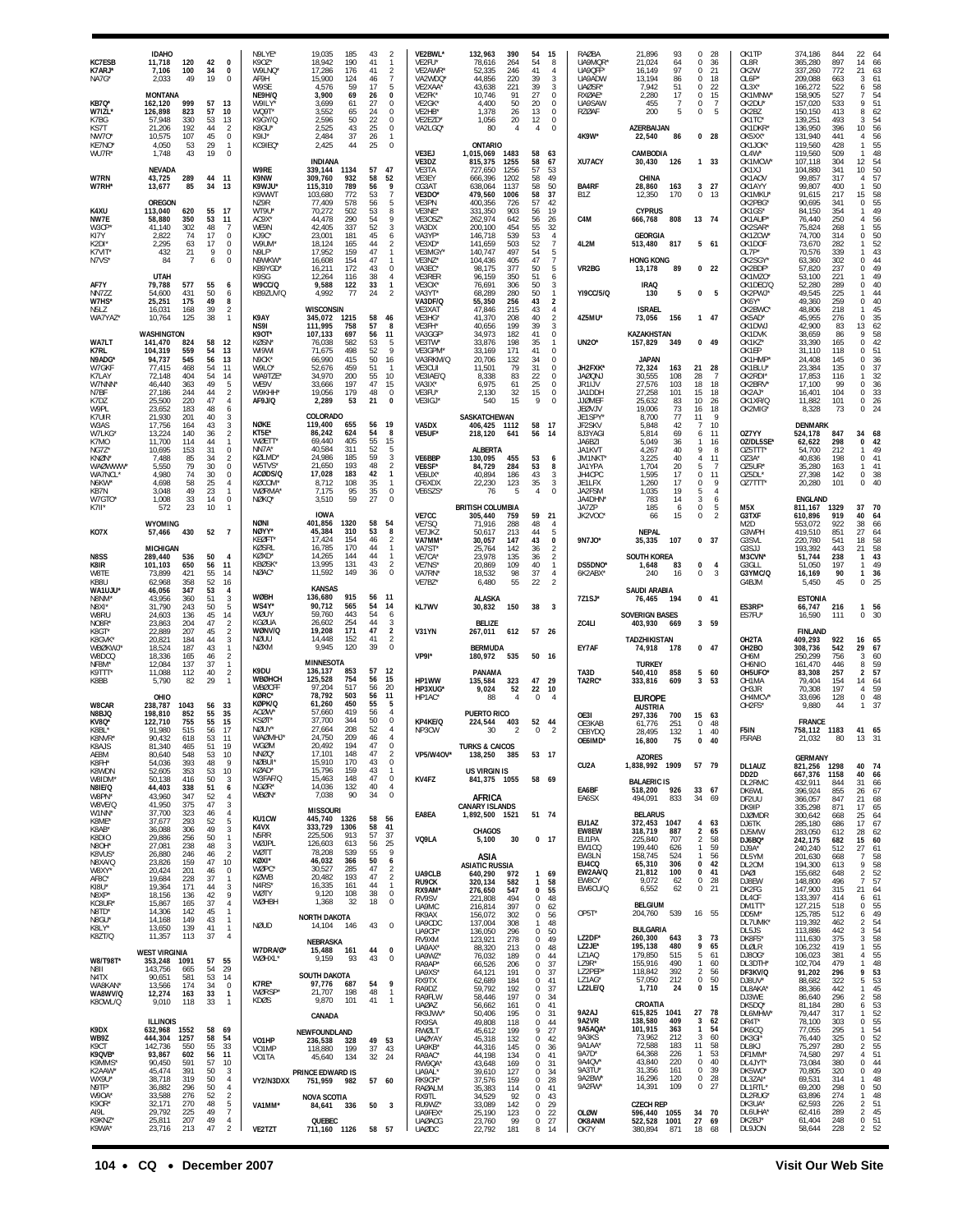| DL3YM*<br>DJ1YFK'<br>DF8AA<br>DJ5IR'<br>DL3ZM<br>DL7BA   | 58,150<br>251<br>57,763<br>259<br>223<br>55,335<br>54,652<br>228<br>53,360<br>257<br>53,346<br>217 | 0<br>-50<br>0<br>47<br>49<br>$\overline{\mathbf{c}}$<br>1<br>51<br>$\mathbf{1}$<br>45<br>$\mathbf{1}$<br>50 | UA2CZ*<br>YLØA<br>YL3FT                                 | KALININGRAD<br>27,405<br>116<br>LATVIA<br>771,000<br>1370<br>219,120<br>698         | 1 44<br>25<br>75<br>59<br>$\mathbf{1}$                           | YO8RFS*<br>YO6MT*<br>YO5ALI*<br>YO3III*<br>YO4AAC/Q | 29.190<br>159<br>21,644<br>155<br>14,652<br>77<br>9,909<br>70<br>7,464<br>63            | 0<br>- 35<br>0<br>28<br>$\mathbf 0$<br>37<br>27<br>0<br>$0$ 24                                | <b>OMØWR</b><br>OM4EX<br>OM7DX'<br>OMØTT <sup>*</sup><br>OM4KW/Q | SLOVAKIA<br>611,620<br>1027<br>470,155<br>886<br>224,847<br>713<br>203,580<br>671<br>197,142<br>583 | 29<br>- 77<br>27<br>68<br>3<br>60<br>$\overline{2}$<br>58<br>5<br>61 | UR5FBM*<br>UT5JAB*<br>111210<br>UR5NGI/Q<br>US3LX*<br>UU2JG | 15.120<br>108<br>14,761<br>102<br>9.906<br>47<br>8,850<br>74<br>6,032<br>43<br>5,040<br>28 | $\Omega$<br>0<br>0<br>0<br>0<br>3 | 28<br>29<br>39<br>25<br>26<br>21   |
|----------------------------------------------------------|----------------------------------------------------------------------------------------------------|-------------------------------------------------------------------------------------------------------------|---------------------------------------------------------|-------------------------------------------------------------------------------------|------------------------------------------------------------------|-----------------------------------------------------|-----------------------------------------------------------------------------------------|-----------------------------------------------------------------------------------------------|------------------------------------------------------------------|-----------------------------------------------------------------------------------------------------|----------------------------------------------------------------------|-------------------------------------------------------------|--------------------------------------------------------------------------------------------|-----------------------------------|------------------------------------|
| DL5MEV<br>DL8YR<br>DMQK.<br>DC8SG                        | 52,371<br>118<br>52,224<br>223<br>232<br>51,136<br>49,441<br>217                                   | 57<br>12<br>1<br>50<br>$\Omega$<br>47<br>49<br>0                                                            | YL7X<br>YL2PP'<br>YL2GQT<br>YL7A                        | 118,776<br>401<br>70,500<br>271<br>70,312<br>289<br>22,554<br>100                   | 55<br>-1<br>49<br>46<br>0<br>42                                  | UA6LV<br>UA3DPX                                     | <b>RUSSIA</b><br>719,400<br>1120<br>363,671<br>910                                      | 25 85<br>5<br>72                                                                              | OM3IAG<br>OM8DD<br>OM7JG<br>OM4DN'                               | 180,383<br>466<br>150,467<br>567<br>149,880<br>481<br>115,719<br>451                                | 12<br>61<br>0<br>53<br>59<br>1<br>50<br>1                            | UR5LAM/Q<br>UT4UWT/Q<br>UT5UPN/Q                            | 1,008<br>17<br>2<br>-1<br>$\overline{2}$<br>-1                                             | 0<br>0<br>0                       | -12                                |
| DL1NEO<br>DJ2ZS'<br>DJ9RR                                | 48,944<br>233<br>232<br>48,150<br>47,652<br>230                                                    | 45<br>$\mathbf{1}$<br>0<br>45<br>43<br>$\mathbf{1}$                                                         | YL2CV/Q<br>YL2KO<br>YL2IP*                              | 19,006<br>109<br>13,906<br>71<br>9,060<br>57                                        | 34<br>$\Omega$<br>0<br>34<br>0<br>30                             | UA3BS<br>RD3A<br>UA1ANA                             | 350,796<br>840<br>328,320<br>897<br>298,716<br>808                                      | 10 <sup>10</sup><br>72<br>3<br>69<br>10<br>63<br>3                                            | OM7AMP*<br>OM3FZ'<br>OM3BA*                                      | 114,140<br>429<br>82,998<br>298<br>68,992<br>284                                                    | 1<br>51<br>0<br>54<br>48<br>1                                        | GW3SQX                                                      | <b>WALES</b><br>93,206<br>309                                                              |                                   | 4 54                               |
| DD1JN<br>DF3IS*<br>DJ5IW<br>DL5MO <sup>®</sup><br>DL3TD' | 233<br>47,565<br>46,368<br>205<br>219<br>46,170<br>46,008<br>170<br>44.058<br>230                  | 45<br>$\Omega$<br>47<br>$\mathbf{1}$<br>$\bf 0$<br>45<br>1<br>53<br>42<br>$\Omega$                          | LY2IJ<br>LY9Y<br>LY20U                                  | LITHUANIA<br>743,392<br>1277<br>520,869<br>1104<br>247,382<br>629                   | 25<br>- 79<br>16<br>71<br>69<br>5                                | RV1CC<br>RN3GM*<br>RN3BD<br>RU4PU<br>RZ6FA          | 246,772<br>721<br>220,570<br>636<br>216,477<br>643<br>215,856<br>563<br>213,246<br>648  | 65<br>8<br>62<br>3<br>64<br>71<br>65<br>$\mathbf{1}$                                          | OM7YC*<br>OM1AF*<br>OM3ROM<br>OM4APD/Q                           | 57,061<br>263<br>55,040<br>282<br>7,650<br>62<br>860<br>19                                          | $\mathbf 0$<br>43<br>0<br>40<br>$\mathbf 0$<br>25<br>0<br>10         | VK6VZ/6                                                     | OCEANIA<br><b>AUSTRALIA</b><br>26,978<br>71<br>HAWAII                                      |                                   | 18 23                              |
| DL5XL<br>DK8AX<br>DA3X<br>DL3BRA<br>DJ1YF*               | 43,134<br>224<br>170<br>42,585<br>41,808<br>243<br>41,534<br>246<br>39,852<br>215                  | 0<br>42<br>50<br>$\mathbf{1}$<br>0<br>39<br>38<br>$^{\circ}$<br>0<br>41                                     | LY3M<br>LY3BA'<br>LY2NK<br>LY200*<br>LY2MM*             | 199,353<br>472<br>113,679<br>431<br>83,722<br>400<br>77,174<br>326<br>64,413<br>244 | 14<br>-63<br>50<br>$\mathbf{1}$<br>0<br>41<br>46<br>1<br>50      | UA3SAQ<br>RN6HZ<br>UA6LCN'<br>RA3ZZ<br>UA4FER       | 196,434<br>622<br>188,156<br>551<br>180,048<br>587<br>173,166<br>571<br>173,047<br>592  | $\mathbf{1}$<br>62<br>4<br>64<br>61<br>$\mathbf{1}$<br>$\overline{2}$<br>60<br>$\Omega$<br>59 | S53F<br>S530<br>S5ØA<br>S59A                                     | <b>SLOVENIA</b><br>931,470<br>1301<br>653,400<br>1057<br>560,928<br>1087<br>549,016<br>935          | 82<br>40<br>32<br>76<br>68<br>28<br>75<br>29                         | KH7X<br>KH6ZM<br>NH6XO*<br>AH7C                             | 258,360<br>434<br>121<br>59.750<br>23,834<br>73<br>22<br>2.691                             | 51<br>41<br>31<br>11              |                                    |
| DL8DWW<br>DJ2IA*<br>DL1YFF                               | 227<br>39,390<br>38,025<br>182<br>36,800<br>151                                                    | 0<br>39<br>0<br>45<br>49<br>$\mathbf{1}$                                                                    | LY2IC*<br>LY4BF'<br>LY1C*                               | 63,941<br>297<br>55,800<br>276<br>23,520<br>147                                     | 43<br>$\Omega$<br>$\Omega$<br>40<br>$\Omega$<br>-32              | RA10Z<br>RA3NN<br>RW1ZA<br>RU3GN                    | 171,328<br>536<br>164,486<br>538<br>141,010<br>483<br>137,942<br>467                    | 61<br>3<br>62<br>0<br>56<br>3<br>58<br>$\mathbf{1}$                                           | S5ØK<br>S59AA<br>S57M                                            | 535,440<br>1005<br>499,968<br>946<br>440,325<br>869                                                 | 69<br>28<br>29<br>67<br>25<br>70                                     | YCØLOW                                                      | <b>INDONESIA</b><br>3,944<br>25                                                            |                                   | 0, 17                              |
| DL1NUX<br>DJ7LH*<br>DL3YA*<br>DK1KC                      | 35,733<br>180<br>33,885<br>162<br>33,755<br>165<br>32,208<br>148                                   | 0<br>43<br>0<br>45<br>$\mathbf 0$<br>43<br>0<br>44                                                          | LY2FN'<br>LY2TS/Q<br><b>IY3W</b><br>LY2BOS <sup>®</sup> | 23,496<br>145<br>18,270<br>125<br>104<br>14.121<br>4,199<br>45                      | $\Omega$<br>33<br>0<br>30<br>$\mathbf 0$<br>27<br>0<br>19        | UA4FRL<br>RU3VD'<br>RU4AN                           | 135,430<br>462<br>133,209<br>467<br>129,151<br>434                                      | 57<br>56<br>-1<br>0<br>59                                                                     | S57Q<br><b>S50R</b><br>S57C<br>S57AL                             | 310,200<br>800<br>307,020<br>671<br>281,853<br>763<br>274,413<br>786                                | 11<br>64<br>21<br>63<br>9<br>64<br>65<br>4                           | DU9/NØNM                                                    | <b>PHILIPPINES</b><br>58<br>14,985                                                         |                                   | 0 <sub>27</sub>                    |
| DL5KUT<br>DF6WE                                          | 31,775<br>162<br>31,000<br>173                                                                     | 41<br>0<br>0<br>40                                                                                          |                                                         | LUXEMBOURG                                                                          |                                                                  | RU3EJ <sup>*</sup><br>RT3T<br>RX3AEX                | 126,208<br>442<br>122,778<br>434<br>475<br>119,028                                      | 57<br>57<br>$\Omega$<br>52<br>0                                                               | <b>S520F</b><br>S54X                                             | 732<br>266,463<br>231,075<br>559                                                                    | 10<br>61<br>15<br>64                                                 |                                                             | <b>SOUTH AMERICA</b><br><b>BRAZIL</b>                                                      |                                   |                                    |
| DL3XM<br>DL1DXA/C<br>DL1BZA<br>DJ1AA                     | 30,102<br>78<br>28,080<br>146<br>27,760<br>153<br>27,470<br>140                                    | 53<br>5<br>0<br>40<br>0<br>40<br>40<br>$\mathbf{1}$                                                         | LX1NO*<br>LX1ER*                                        | 185,690<br>577<br>3,895<br>41<br>MALTA                                              | 56<br>6<br>0<br>19                                               | UA3DPM<br>RV3FI<br>RN3GA*                           | 118,531<br>404<br>118,206<br>452<br>111,800<br>455                                      | 58<br>53<br>51<br>$\mathbf{1}$                                                                | S57J<br>S580<br>S57XX<br>S58P*                                   | 225,550<br>690<br>221,008<br>550<br>203,747<br>605<br>190,608<br>570                                | 61<br>$\overline{4}$<br>14<br>62<br>7<br>60<br>9<br>57               | PV8DX<br>PY7GK<br>PY5XH                                     | 50,854<br>110<br>6,456<br>29<br>1,326<br>13                                                | 30<br>15<br>6                     | 17<br>9                            |
| DL6RBH<br>DK3YD<br>DL2AL'                                | 23,724<br>146<br>23,661<br>158<br>133<br>23,636                                                    | 0<br>36<br>0<br>33<br>37<br>$\mathbf{1}$                                                                    | 9H6A                                                    | 961<br>395,460<br>MOLDOVA                                                           | 15 63                                                            | RA6CZ<br>UA4RZ<br>RD4WA                             | 110,922<br>396<br>315<br>110,825<br>108,160<br>418                                      | 2<br>55<br>64<br>-1<br>0<br>52                                                                | S5ØX*<br>S51F*<br>S52W'                                          | 182,070<br>576<br>181,235<br>535<br>145,278<br>464                                                  | 59<br>4<br>10<br>57<br>60<br>3                                       | CE1/K7CA                                                    | <b>CHILE</b><br>425,872<br>504                                                             |                                   | 54 32                              |
| DK8EY*<br>DF2IAX'<br>DL8NBJ                              | 22,880<br>122<br>21,455<br>135<br>21,432<br>119                                                    | 40<br>0<br>0<br>35<br>37<br>1                                                                               | <b>ERØFEO</b><br><b>ER100</b>                           | 400,338<br>1046<br>127,836<br>457                                                   | $\overline{4}$<br>65<br>$^{\circ}$<br>- 53                       | RA3UAG<br>RN4AT <sup>®</sup><br>RN300<br>UA4CC      | 107,676<br>409<br>105,978<br>427<br>103,113<br>367<br>98,943<br>337                     | 53<br>-1<br>50<br>57<br>0<br>58                                                               | S540*<br>S54AA/Q<br>S57U*                                        | 137,541<br>488<br>394<br>136,211<br>98,600<br>343                                                   | 1<br>56<br>59<br>8<br>2<br>56                                        | HK3BVD'                                                     | COLOMBIA<br>28,158<br>74                                                                   |                                   | 29 10                              |
| DL6EZ<br>$D$ J4SO<br>DJ3GE/C                             | 21,386<br>120<br>72<br>21,063<br>19,734<br>139                                                     | 0<br>37<br>50<br>$\mathbf{1}$<br>0<br>33                                                                    | 403M                                                    | <b>MONTENEGRO</b><br>894,004 1505                                                   | 32 74                                                            | RV3FF <sup>'</sup><br>RU1AO<br>RU3UR <sup>®</sup>   | 97,185<br>360<br>95,133<br>342<br>92,008<br>361                                         | 55<br>0<br>56<br>$\mathbf{1}$<br>0<br>53                                                      | S58M*<br>S520M<br>S57NAW'                                        | 94,325<br>352<br>88,088<br>307<br>69,400<br>274                                                     | 1<br>54<br>52<br>4<br>$\mathbf{1}$<br>49                             | YV7QP*                                                      | VENEZUELA<br>32,600<br>82                                                                  | 34                                |                                    |
| DL4YAO<br>DJ8ES<br>DM3XI<br>DL7JRD                       | 17,990<br>106<br>17,820<br>78<br>17,388<br>56<br>17,116<br>73                                      | 0<br>35<br>3<br>42<br>$\bf 0$<br>54<br>$\overline{2}$<br>42                                                 | PA4A<br>PAØO*<br>PAØLOU                                 | NETHERLANDS<br>259,974<br>750<br>209,508<br>589<br>138,000<br>444                   | 5<br>61<br>13<br>55<br>54<br>6                                   | RV6LFE <sup>®</sup><br>RW3XZ'<br>RZ3AUL             | 91,849<br>364<br>90,552<br>379<br>89,517<br>350                                         | 52<br>$\mathbf{1}$<br>$\Omega$<br>49<br>52<br>$\mathbf{1}$                                    | S58MU<br>S57L*<br><b>S59N</b><br>S52B                            | 49,860<br>235<br>44,997<br>161<br>24,505<br>184<br>17,700<br>122                                    | 44<br>1<br>$\overline{2}$<br>51<br>$\mathbf 0$<br>29<br>0<br>30      |                                                             | <b>CW MULTI-OPERATOR</b><br><b>NORTH AMERICA</b>                                           |                                   |                                    |
| DG7RO'<br>DM5JBN<br>DL1DVN'                              | 125<br>16,290<br>15,776<br>107<br>15,708<br>98                                                     | 30<br>0<br>0<br>32<br>$\Omega$<br>-34                                                                       | PA1AW<br>PAØJNH<br>PF5X                                 | 82,628<br>312<br>77,121<br>258<br>199<br>65,758                                     | 51<br>1<br>5<br>52<br>59<br>2                                    | RA3UT<br>RN6AH*<br>UA4SAW                           | 85,701<br>326<br>79,632<br>341<br>77,826<br>322                                         | 0<br>53<br>48<br>$\Omega$<br>0<br>51                                                          | S53AU'<br><b>S51RE/Q</b><br>S51DX'                               | 102<br>14,818<br>9,238<br>61<br>72<br>4,905                                                         | $\bf 0$<br>31<br>0<br>31<br>0<br>15                                  | K3NA                                                        | UNITED STATES<br><b>MASSACHUSETTS</b><br>693,760<br>1295                                   | 57                                | 71                                 |
| DL2ZA*<br>DL1IA'<br>DL9NDV                               | 15,210<br>110<br>15,129<br>75<br>14,751<br>96                                                      | 0<br>30<br>40<br>$\mathbf{1}$<br>0<br>33                                                                    | PAØMIR*<br>PG4I*<br>PA5WT                               | 64,736<br>222<br>49,128<br>206<br>45,551<br>222                                     | 53<br>3<br>45<br>-1<br>40<br>1                                   | RA3NZ<br>UA4LY<br>RK3DK<br>RW1AI <sup>®</sup>       | 76,960<br>306<br>76,641<br>259<br>72,850<br>291<br>72,336<br>316                        | 52<br>$\Omega$<br>$\overline{2}$<br>57<br>$\mathbf{0}$<br>50<br>0<br>48                       | S53M'<br>S57S'                                                   | 2,352<br>36<br>39<br>1,518                                                                          | 0<br>16<br>0<br>11                                                   | K1TTT<br>W1QA<br>AB1FY                                      | 411,426<br>1141<br>297.243<br>917<br>80,800<br>353                                         | 58<br>57<br>54                    | 56<br>52<br>26                     |
| DL8ZAJ'<br><b>DLØTUM</b><br>DJ2YE*                       | 14,220<br>103<br>12,673<br>102<br>11,475<br>100                                                    | 30<br>$^{\circ}$<br>29<br>0<br>0<br>27                                                                      | PAØQX<br>PA2W*<br><b>PAØWRS</b>                         | 38,570<br>224<br>22,925<br>133<br>19,698<br>63                                      | 35<br>$\Omega$<br>0<br>35<br>43<br>6                             | UA4FCO<br>UA3MIF<br>RW3AI/Q                         | 65,160<br>311<br>64,428<br>245<br>63,253<br>313                                         | 45<br>$\Omega$<br>$\Omega$<br>52<br>43<br>$\Omega$                                            | EA3KU<br><b>EA7AJR</b>                                           | <b>SPAIN</b><br>831,680<br>1176<br>457,600<br>693                                                   | 44<br>71<br>43<br>61                                                 | N <sub>1</sub> GKI<br>NF <sub>1</sub> A                     | 43,835<br>342<br>30,894<br>204<br><b>NEW HAMPSHIRE</b>                                     | 48<br>47                          | $\overline{7}$<br>10               |
| DLØUJ'<br>DR6J*<br>DL2KUF<br>DJ2SL*                      | 81<br>11,430<br>11,426<br>83<br>11.340<br>63<br>10,404<br>56                                       | $\mathbf 0$<br>30<br>0<br>29<br>$\Omega$<br>36<br>0<br>36                                                   | PE2JMR<br>PG7V*<br>PAØKHS <sup>*</sup><br>PA4CW*        | 17,754<br>109<br>14,152<br>100<br>13,300<br>98<br>69                                | 33<br>$\Omega$<br>$\Omega$<br>29<br>28<br>$\Omega$<br>0<br>28    | UA1CUR<br>UA4CCG<br>UA4AAC                          | 63,072<br>277<br>56,764<br>253<br>48,180<br>243                                         | $\Omega$<br>48<br>$^{\circ}$<br>46<br>0<br>44                                                 | EA7NW<br>EA7RM*<br>EA2CLU<br>EA4NP*                              | 287<br>160,022<br>118,479<br>294<br>322<br>98,640<br>46,746<br>185                                  | 30<br>59<br>23<br>50<br>49<br>11<br>48<br>1                          | KC1XX<br>KØTV<br>NE1B                                       | 669,375<br>1468<br>353,091<br>999<br>75,702<br>391                                         | 58<br>57<br>55                    | 67<br>54<br>19                     |
| DKØW*<br>DL2AXM<br>DL4NT*                                | 93<br>10,140<br>9,975<br>96<br>7,290<br>57                                                         | $\mathbf 0$<br>26<br>0<br>25<br>27<br>0                                                                     | PA3CNI*<br>PAØRBO/Q<br>PAØB*                            | 9,576<br>3.080<br>26<br>2,478<br>36<br>1,860<br>31                                  | 21<br>-1.<br>0<br>14<br>$^{\circ}$<br>-12                        | RW3VZ'<br>RA10X*<br>RA1ACY                          | 47,109<br>241<br>45,849<br>172<br>45,765<br>216                                         | $\Omega$<br>41<br>0<br>51<br>0<br>45                                                          | EA4CJI<br>EA3OH'<br>EA5AAJ*                                      | 119<br>25.746<br>23,188<br>138<br>5,808<br>54                                                       | 36<br>6<br>0<br>34<br>22<br>0                                        | K <sub>1</sub> QX                                           | 11,427<br>101<br>RHODE ISLAND                                                              | 30                                |                                    |
| DH6DAO <sup>®</sup><br>DL1BUT<br>DDØYFD'                 | 6,480<br>66<br>48<br>5,148<br>4,050<br>53                                                          | 27<br>0<br>0<br>22<br>18<br>0                                                                               | PA9CW                                                   | 1,358<br>20<br><b>NORWAY</b>                                                        | 0<br>14                                                          | RV3RM'<br>RZ10K*<br>RD3DT<br>RW1QD'                 | 44,880<br>185<br>43,932<br>222<br>42,964<br>184<br>192                                  | 47<br>-1<br>0<br>42<br>46<br>$\Omega$<br>0<br>41                                              | EA3CEC'<br>EA7HY'<br>EA4TX*                                      | 38<br>4,104<br>2,550<br>34<br>23<br>1,575                                                           | 0<br>24<br>0<br>15<br>15<br>0                                        | W10P                                                        | 127,003<br>472<br><b>NEW JERSEY</b>                                                        |                                   | 55 34                              |
| DL2MDU<br>DKØED<br>DL1LAW/Q                              | 30<br>2.800<br>29<br>1,935<br>29<br>1,534                                                          | 20<br>0<br>0<br>15<br>0<br>13                                                                               | LA7MFA<br>LA5LJA*<br>LA3BO'                             | 737,900<br>1309<br>68,328<br>246<br>63,309<br>258                                   | 27<br>- 73<br>51<br>-1<br>45<br>2                                | UA4PJM<br>RA6LW/Q<br><b>RV30X/0</b>                 | 37,515<br>37,080<br>210<br>36,784<br>178<br>35,280<br>189                               | $\Omega$<br>36<br>0<br>44<br>$\Omega$<br>40                                                   | EA2SW'                                                           | 13<br>531<br><b>SWEDEN</b>                                                                          | 9<br>0                                                               | W <sub>2</sub> GD<br>KD2I<br>K <sub>2</sub> AX<br>AB2DE     | 793,600<br>1535<br>386,686<br>922<br>169,456<br>693<br>74,783<br>282                       | 57<br>58<br>54<br>53              | - 71<br>55<br>$\frac{35}{2}$<br>30 |
| DL3DRN<br>DL9OT <sup>®</sup><br>DL4NER                   | 1,365<br>24<br>584<br>20<br>3                                                                      | 0<br>13<br>0<br>8<br>0<br>$\mathbf{1}$                                                                      | LA20<br>LA8WG'<br>I A1YF*<br>LA6DW*                     | 58,179<br>281<br>38,192<br>166<br>14,652<br>89<br>13,328<br>97                      | 40<br>1<br>0<br>44<br>0<br>33<br>0<br>28                         | RN6DJ<br>RK3QWW<br>RA10D*                           | 32,019<br>170<br>30,820<br>128<br>28,728<br>94                                          | 0<br>39<br>0<br>46<br>53                                                                      | <b>SM6CNN</b><br>SM6W<br>7S2E*<br>SM5CNQ*                        | 452,998<br>902<br>115,310<br>317<br>75,050<br>289<br>40,512<br>161                                  | 22<br>69<br>15<br>50<br>47<br>3<br>0<br>48                           | N <sub>2</sub> VW<br>K <sub>2</sub> GN<br>N1RK              | 42,525<br>255<br>31,354<br>146<br>12,512<br>152                                            | 49<br>37<br>31                    | 14<br>24<br>3                      |
| <b>SV3RF</b><br>J46J                                     | <b>GREECE</b><br>502,944<br>977<br>911<br>337,179                                                  | 25<br>68<br>9<br>62                                                                                         | LA9DK <sup>®</sup>                                      | 33<br>4,732<br>POLAND                                                               | $\mathbf 0$<br>26                                                | RX3DBG<br>RZ3DA<br>RV3BD                            | 207<br>28,288<br>27,632<br>122<br>26,362<br>97                                          | 0<br>32<br>44<br>0<br>49<br>$^{\circ}$                                                        | SM3R*<br>SM7EH*<br>SM5CJW/Q                                      | 34,335<br>144<br>29,946<br>139<br>26,455<br>142                                                     | 44<br>$\mathbf{1}$<br>41<br>$\Omega$<br>37                           | WR2G                                                        | 9,509<br>99<br><b>NEW YORK</b>                                                             | 32                                |                                    |
| SV1DPI<br>SV1GRD<br>SV3AWG                               | 374<br>146,260<br>55,791<br>219<br>7,896<br>54                                                     | 7<br>64<br>49<br>0<br>0<br>28                                                                               | SO <sub>2</sub> R<br>SP6A<br>SP2ASJ'                    | 1,003,884<br>1478<br>295,776<br>708<br>281,333<br>819                               | 36<br>83<br>17<br>61<br>62<br>5                                  | RN3TT/Q<br>RA3MB*<br>RZ3DX                          | 25,974<br>141<br>24,615<br>102<br>23,556<br>79                                          | 0<br>39<br>0<br>45<br>$\Omega$<br>52                                                          | SM7BVO*<br>SM7BJW'<br>SM5AOG                                     | 20,068<br>142<br>19,344<br>126<br>16,632<br>72                                                      | 0<br>29<br>0<br>31<br>$\Omega$<br>42                                 | N <sub>2</sub> ZX<br>K2QMF<br>WT4Q                          | 682<br>172,868<br>88,396<br>353<br>74.120<br>415                                           | 57<br>38<br>51                    | - 35<br>39<br>17                   |
| MUØFAL*                                                  | <b>GUERNSEY</b><br>11,687<br>75                                                                    | 0, 31                                                                                                       | SP2LNW<br>SP3VT*<br>SP8NR                               | 234,432<br>680<br>226,508<br>639<br>173,666<br>455                                  | 6<br>60<br>8<br>-60<br>10<br>6                                   | RA3ON'<br>UA3XGM'<br>UA1ZZ*<br>UA3YCX               | 22,896<br>136<br>20,988<br>98<br>17,545<br>134<br>16.320<br>109                         | 36<br>0<br>44<br>$\Omega$<br>29<br>0<br>$^{\circ}$<br>-34                                     | SM7E<br>SM3LDP/Q<br>SIØE'                                        | 14,652<br>89<br>10,590<br>72<br>2,508<br>27                                                         | 33<br>0<br>0<br>30<br>0<br>19                                        | N <sub>2</sub> LQ<br>K2DB<br>W2NRA<br>N1EU                  | 51,188<br>304<br>45,430<br>318<br>41.160<br>280<br>31.311<br>239                           | 54<br>54<br>51                    | 13                                 |
| HA1CW*                                                   | <b>HUNGARY</b><br>235,800<br>642                                                                   | 9 63                                                                                                        | SP3LPG <sup>®</sup><br>SN5J*<br>SP3MEP*                 | 172,202<br>588<br>169,218<br>515<br>130,804<br>483                                  | 1<br>57<br>57<br>6<br>52<br>1                                    | RU3WR <sup>®</sup><br>RW6AN<br>RD4HM                | 16,119<br>141<br>15,968<br>106<br>15,912<br>79                                          | 0<br>27<br>$\mathbf 0$<br>32<br>38<br>$\mathbf{1}$                                            | HB9LCW<br>HB9HQX/Q                                               | SWITZERLAND<br>57,084 143                                                                           | 9 58                                                                 | N2MRI<br>NJ1F                                               | 194<br>25,050<br>15,660<br>134                                                             | 36<br>43<br>39                    | 13<br>$\overline{7}$<br>6          |
| HA1YI*<br>HA1WD<br>HA1BC*<br>HA8IE                       | 156,409<br>520<br>149,930<br>510<br>131,456<br>504<br>124,203<br>425                               | 58<br>1<br>55<br>3<br>1<br>51<br>57<br>0                                                                    | SP2HPD*<br>SP2FAP<br>SP6IHE*<br>SP9H*                   | 127,064<br>446<br>126,000<br>444<br>124,047<br>372<br>115,992<br>429                | 55<br>$\mathbf{1}$<br>55<br>-1<br>4<br>59<br>53<br>$\mathbf{1}$  | RA3XCW/Q<br>RX1CQ/Q<br>RK30S                        | 15,407<br>114<br>14,520<br>113<br>13,398<br>87                                          | $\mathbf 0$<br>-31<br>0<br>30<br>32<br>-1                                                     | UR5IOK                                                           | 4,880<br>61<br><b>UKRAINE</b><br>330,885<br>730                                                     | 0<br>16<br>16<br>-65                                                 | K3MQ<br>W3PP                                                | DELAWARE<br>90,528<br>396<br>88,290<br>269                                                 | 49                                | 53 29<br>41                        |
| HA6FQ*<br>HA5JI<br>HA3LI'                                | 121,452<br>413<br>119,000<br>307<br>79,473<br>248                                                  | $\overline{2}$<br>56<br>55<br>15<br>0<br>59                                                                 | SP6BEN*<br>SQ9HZM*<br>SP9DSD*                           | 104,060<br>376<br>98,952<br>341<br>96,544<br>334                                    | $\overline{a}$<br>53<br>$\mathbf 0$<br>-56<br>55<br>$\mathbf{1}$ | RW4PY*<br>UA1CEC/Q<br>RZ3VA*                        | 11,935<br>75<br>91<br>11,844<br>6,739<br>66                                             | $\Omega$<br>31<br>$\Omega$<br>-28<br>23<br>$\mathbf{0}$                                       | <b>UYØZG</b><br>UV5U<br>UY5ZZ                                    | 279,750<br>717<br>260,318<br>671<br>246,606<br>681                                                  | 70<br>5<br>9<br>64<br>0<br>69                                        | N3KS                                                        | MARYLAND<br>423,085<br>1161                                                                | 57                                | - 58                               |
| HG1A*<br>HA5UY*<br>HA3OU*                                | 70,684<br>354<br>69,255<br>308<br>28,440<br>141                                                    | $\mathbf 0$<br>41<br>$\mathbf{1}$<br>44<br>40<br>$\bf{0}$                                                   | SN5G*<br>SQ9FMU*<br>SN1A                                | 333<br>71,368<br>69,408<br>290<br>63,441<br>208                                     | 0<br>44<br>0<br>48<br>5<br>52                                    | UA6HFI*<br>RV3BQ/Q<br>RV1AT<br>UA3QGT               | 6,510<br>67<br>6,474<br>50<br>5,600<br>52<br>3.979<br>34                                | 0<br>21<br>$\Omega$<br>26<br>$0$ 25<br>23<br>$\Omega$                                         | USØZZ'<br>UZ5UA'<br>UU5WW                                        | 221,040<br>510<br>202,215<br>655<br>177,767<br>584                                                  | 69<br>11<br>$\overline{2}$<br>59<br>58<br>$\mathbf{1}$               | WX3B<br>W3UR<br>K3DI                                        | 246,788<br>761<br>165,312<br>530<br>153,094<br>745                                         | 56<br>56<br>55                    | 47<br>40<br>27                     |
| HA5BA'                                                   | 10,560<br>83<br>ICELAND                                                                            | 0<br>24                                                                                                     | SP9W/Q<br>SP2IKP*<br>SP7EXJ*                            | 62,556<br>228<br>59,517<br>226<br>48,833<br>199                                     | 52<br>0<br>51<br>$\Omega$<br>46<br>1                             | RN1AO*<br>RA3TT<br>RW3DD'                           | 3,840<br>42<br>3,795<br>23<br>2,975<br>20                                               | 0<br>20<br>22<br>-1<br>$\overline{2}$<br>15                                                   | US4EX<br>UT2UB<br>UX1UX                                          | 169,281<br>522<br>165,600<br>542<br>152,692<br>515                                                  | 1<br>62<br>59<br>$\mathbf{1}$<br>1<br>58                             | N3AM<br>W3UL<br>W3EKT<br>W3BW                               | 83,808<br>450<br>61,344<br>323<br>46,851<br>237<br>27,434<br>166                           | 49<br>53<br>51<br>44              | 23<br>18<br>18<br>14               |
| TF3KX<br>EI2CN                                           | 33,699<br>126<br><b>IRELAND</b>                                                                    | 12 35<br>27 49                                                                                              | SP5CJY*<br>SP9KJ*<br>SN9U/Q<br>SP5GH                    | 34,788<br>179<br>32,300<br>116<br>32,200<br>159<br>76                               | 1<br>-38<br>0<br>50<br>0<br>40<br>58<br>2                        | RA6AAW<br>RU4SU<br>RU3PU*                           | 2,550<br>22<br>23<br>2,489<br>2,268<br>26                                               | - 17<br>$\mathbf{0}$<br>$\mathbf 0$<br>19<br>$\Omega$<br>18                                   | UR5QU'<br>UR8RF<br>UT2XQ'<br>UT2FA*                              | 151,455<br>397<br>148,248<br>495<br>126,324<br>432<br>125,720<br>445                                | 8<br>61<br>1<br>57<br>$\overline{2}$<br>56<br>$\,0\,$<br>56          | WR3L<br>WM30                                                | 24,128<br>186<br>1,904<br>52                                                               | 44<br>16                          | 8<br>$\Omega$                      |
| EI2JD*<br>EI9ES'                                         | 120,612<br>267<br>7,155<br>52<br>5<br>$\mathbf{1}$                                                 | 0<br>27<br>$\bf 0$<br>$\overline{1}$                                                                        | SP9DWT<br>SP7HOV*<br>SQ5MGG'                            | 31,620<br>26,316<br>86<br>24,769<br>72<br>19,215<br>110                             | 50<br>$\mathbf{1}$<br>15<br>32<br>0<br>35                        | RU3UW*<br>RX3MM*<br>RV3YR/Q                         | 2,170<br>60<br>900<br>26<br>496<br>16                                                   | $\mathbf{0}$<br>10<br>$\mathbf{0}$<br>10<br>$\mathbf 0$<br>8                                  | UT5ECZ <sup>*</sup><br>UT3N*<br>UT5UIA                           | 116,394<br>399<br>113,068<br>498<br>111,537<br>432                                                  | 56<br>$\mathbf{1}$<br>$\mathbf 0$<br>46<br>0<br>51                   | K3WW<br>W8FJ                                                | PENNSYLVANIA<br>549,098<br>1247<br>281,238<br>693                                          | 58<br>57                          | -63<br>57                          |
| IKØYUT<br>IZ8GCB                                         | <b>ITALY</b><br>412,938<br>953<br>396,024<br>850                                                   | 18 63<br>22<br>65                                                                                           | SP5XO*<br>SP4GFG/Q<br>SP8HXN*                           | 17,856<br>100<br>16,472<br>118<br>12,546<br>60                                      | $\Omega$<br>36<br>0<br>29<br>33<br>1                             | RA1ZM/Q<br>UA1CAK/Q<br>UA1CEI/Q                     | 2<br>$\mathbf{1}$<br>$\overline{2}$<br>$\overline{1}$<br>$\overline{2}$<br>$\mathbf{1}$ | $^{\circ}$<br>$\mathbf{1}$<br>$\mathbf 0$<br>$\overline{1}$<br>0<br>$\mathbf{1}$              | UT8IT^<br>UT4EK*<br>UR6QS                                        | 106,568<br>364<br>102,222<br>365<br>389<br>100,113                                                  | 55<br>1<br>3<br>51<br>0<br>51                                        | W3FV<br>K9RS<br>NN3Q                                        | 160,272<br>735<br>137,592<br>338<br>91,280<br>468                                          | 55<br>55<br>46                    | 29<br>53<br>24                     |
| IQ3PN'<br>IK3SSO'<br><b>IK3SWB</b>                       | 113,239<br>464<br>100,719<br>349<br>97,359<br>256                                                  | $\mathbf{1}$<br>48<br>$\mathbf{1}$<br>56<br>10<br>59                                                        | SP9CVY'<br>SP9BGL<br>SP1MWK                             | 7,743<br>54<br>53<br>6,812<br>4,290<br>24                                           | 29<br>0<br>$^{\circ}$<br>-26<br>3<br>19                          | ISØOMH*                                             | SARDINIA<br>40,740<br>188                                                               | 1 41                                                                                          | US3IZ*<br>UX5NQ*<br>UR6IJ*                                       | 99,246<br>378<br>92,751<br>440<br>90,915<br>308                                                     | 0<br>51<br>43<br>$^{\circ}$<br>2<br>55                               | N3MX<br>N3NR<br>N3ZA<br>AA3B                                | 34,944<br>148<br>26,432<br>168<br>24,426<br>116<br>14,942<br>207                           | 42<br>43<br>40<br>29              | 22<br>13<br>19<br>2                |
| I2WIJ*<br>12SVA*<br>IK1SPR'                              | 80,784<br>296<br>68,202<br>243<br>20,920<br>103                                                    | 52<br>2<br>53<br>1<br>0<br>40                                                                               | <b>CT1FJK</b>                                           | <b>PORTUGAL</b><br>1015<br>791,658                                                  | 50<br>72<br>$\overline{2}$                                       | GM3POI                                              | SCOTLAND<br>1,311,142 1774                                                              | 46 73                                                                                         | UT7DK*<br>UY5VA/Q<br>UT4ZG                                       | 73,492<br>389<br>68,264<br>294<br>66,360<br>220                                                     | 37<br>$\mathbf{1}$<br>0<br>46<br>1<br>55<br>55                       | KC4HW                                                       | <b>ALABAMA</b><br>7,511<br>89                                                              | 35                                | $\overline{\mathbf{2}}$            |
| IK2ANI<br>14JEE*<br>IZ3GAK<br><b>IKØXBX</b>              | 15,542<br>75<br>9,300<br>78<br>9,120<br>78<br>7,471<br>45                                          | 2<br>36<br>0<br>25<br>$\mathbb O$<br>24<br>1<br>30                                                          | CT1AGF*<br>YO5CBX                                       | 40<br>$\overline{2}$<br><b>ROMANIA</b><br>215,523<br>659                            | 0<br>3<br>60                                                     | YU1LA                                               | <b>SERBIA</b><br>850,212<br>1299                                                        | 29 84                                                                                         | UT7GX<br>UT5UGR<br>UT9FJ<br>UR3GO <sup>®</sup>                   | 65,018<br>201<br>63,450<br>226<br>62,700<br>208<br>56,301<br>219                                    | 4<br>1<br>53<br>$\mathbf{1}$<br>56<br>0<br>49                        | N4NM                                                        | 3,048<br>52<br><b>FLORIDA</b>                                                              | 23                                | $\mathbf{1}$                       |
| IZ8DVD'<br><b>IKØWRB</b><br><b>IKØFIF</b>                | 6,994<br>49<br>6,831<br>60<br>3,565<br>24                                                          | $\Omega$<br>26<br>0<br>23<br>22<br>1                                                                        | Y02IS*<br>YO3APJ*<br>YO6BHN'                            | 197,414<br>654<br>173,538<br>535<br>104,937<br>353                                  | $\mathbf 0$<br>59<br>2<br>60<br>56<br>-1                         | YT1VP*<br>YU1AST<br>4N1A*                           | 351,645<br>769<br>252.334<br>676<br>208,258<br>658                                      | 18<br>67<br>8<br>63<br>3<br>59                                                                | US7IA*<br>USØSY*<br>UY2ZA*                                       | 55,616<br>242<br>54,326<br>240<br>52.724<br>197                                                     | 43<br>$\mathbf{1}$<br>0<br>46<br>48<br>$\mathbf{1}$                  | N4WW<br>K4PB<br>K4LQ                                        | 261,360<br>545<br>333<br>86,785<br>48,960<br>214                                           | 57<br>52<br>46                    | 63<br>33<br>26                     |
| 1Q5PJ*/Q<br>IK2IKW/Q<br>IZ5GRS*                          | 2,960<br>40<br>2,072<br>32<br>441<br>11                                                            | 0<br>16<br>0<br>14<br>9<br>0                                                                                | YO7LGI<br>YQ50*<br>YO7BGA                               | 92,379<br>339<br>72,096<br>295<br>67,116<br>282                                     | 52<br>$\mathbf{1}$<br>0<br>48<br>46<br>-1.                       | YT1RA*<br>YU8NU*<br>YU1EA*                          | 207,396<br>641<br>194,160<br>633<br>171,534<br>502                                      | 59<br>$\overline{4}$<br>$\overline{4}$<br>56<br>3 <sup>1</sup><br>63                          | UW8SM*<br>UT2IW<br>UY2IZ*                                        | 50,204<br>231<br>46,818<br>165<br>30,732<br>149                                                     | 0<br>44<br>0<br>51<br>0<br>39                                        | K1ZZI                                                       | GEORGIA<br>111,825<br>604                                                                  | 53                                | 22                                 |
| IZ1DUG'<br>IZØGYP*                                       | 124<br>8<br>20<br>$\overline{2}$                                                                   | 0<br>$\overline{4}$<br>$\overline{2}$<br>0                                                                  | YO2ARV'<br>Y05DAS <sup>®</sup><br>YO9IF*                | 62,853<br>302<br>59,163<br>287<br>43,760<br>215                                     | $^{\circ}$<br>-41<br>0<br>41<br>$\Omega$<br>40                   | YZ8A*<br>YU1RA/Q                                    | 160,666<br>463<br>1,164<br>12                                                           | 6<br>61<br>1 11                                                                               | USØQG<br>UY50Z<br>UT4NW'                                         | 25,874<br>156<br>23,688<br>110<br>19,932<br>124                                                     | 0<br>34<br>$\,0\,$<br>42<br>0<br>33                                  | WF4W<br>K4BEH                                               | 373<br>50,580<br>30,651<br>264                                                             | 55<br>46                          | 5<br>5                             |
| GJ2A                                                     | <b>JERSEY</b><br>519,519 1056                                                                      | 27 64                                                                                                       | YO3BWK*<br>YO4MM'                                       | 41,328<br>189<br>32,544<br>197                                                      | 0<br>42<br>0<br>- 36                                             | IT9ZGY                                              | <b>SICILY</b><br>973<br>514,235                                                         | 29 66                                                                                         | UY5TE*<br>UR7VA                                                  | 18,321<br>121<br>15,990<br>68                                                                       | 0<br>31<br>0<br>41                                                   | K4WW                                                        | <b>KENTUCKY</b><br>46,341<br>362                                                           |                                   | 53 4                               |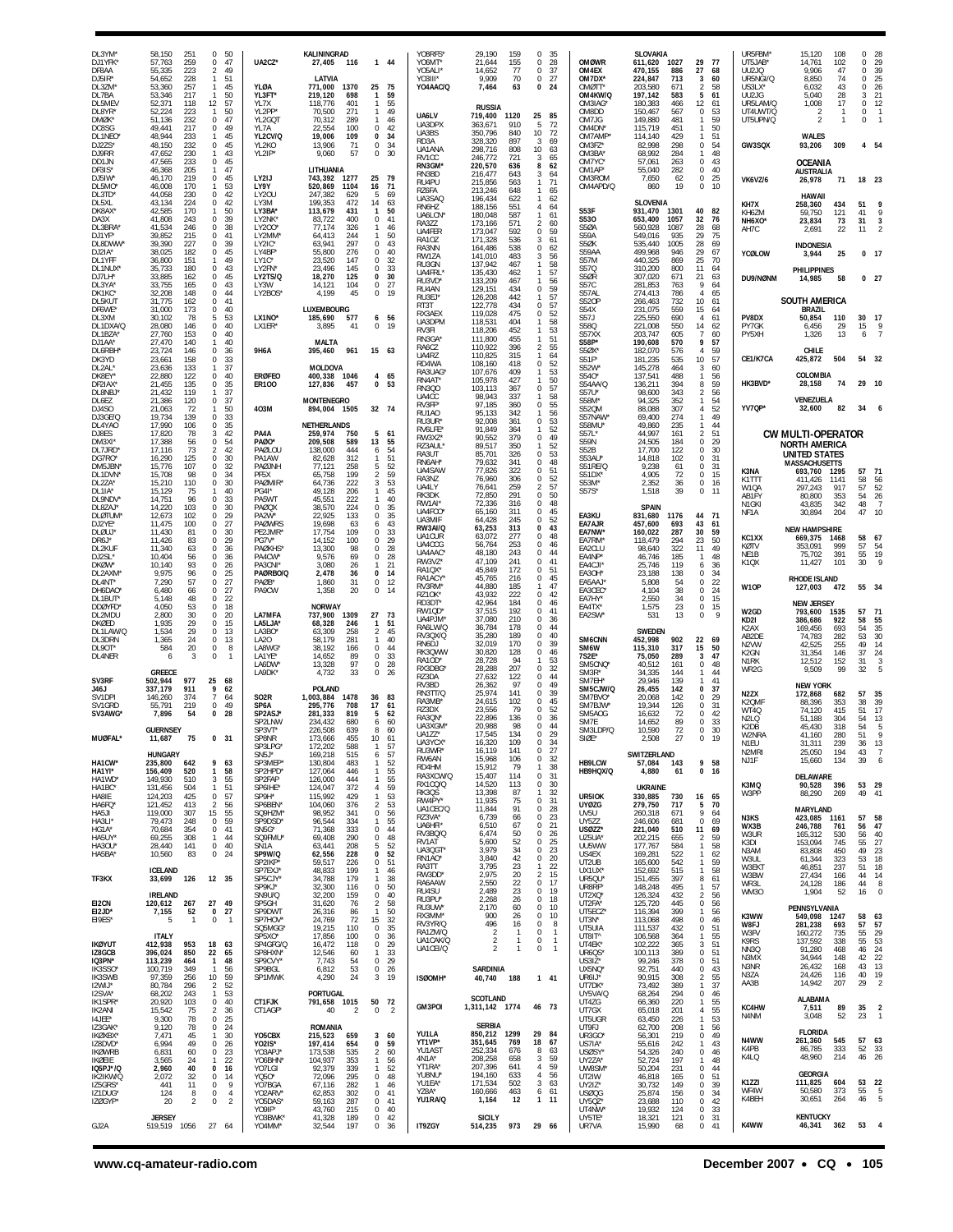| AA4VV<br>K3KO<br>K4C7<br>W3GQ                              | <b>NORTH CAROLINA</b><br>453<br>163.280<br>530<br>138.570<br>325<br>56.548<br>6,528<br>80                                     | 53<br>51<br>56<br>37<br>51<br>16<br>33<br>$\overline{1}$                     | 7XØRY<br>CT3FN                                     | <b>AFRICA</b><br>ALGERIA<br>780,325<br>860<br><b>MADEIRA IS</b><br>1.317.232 1182                              | 27 64<br>49 63                                                   | DF6QV<br>DK3QJ<br>DK7ZT<br>DM5DM<br>DL3BXX<br>DP4N   | 48,972<br>237<br>47.950<br>195<br>42,955<br>149<br>41,904<br>160<br>39,552<br>180<br>180<br>35,640                             | 0<br>42<br>$\bf 0$<br>50<br>54<br>$\mathbf{1}$<br>53<br>$\mathbf{1}$<br>$\mathbf{1}$<br>47<br>$\mathbf 0$<br>-44 | <b>NEW ZEALAND</b><br>ZL6OH<br>212,934<br>324<br>49<br>20<br>ZL4AA<br>13,369<br>53<br>25<br>$\overline{4}$<br><b>SOUTH AMERICA</b><br><b>BRAZIL</b>                                                                                                                                 | W3BGN<br>W3TS<br>W3GH<br>W3SO<br>N3YW                                            | PENNSYLVANIA<br>220,806<br>819<br>140,967<br>889<br>733<br>120,470<br>44,250<br>327<br>353<br>26,268 | $\begin{array}{c} 39 \\ 12 \end{array}$<br>55<br>57<br>57<br>13<br>53<br>6<br>$32\,$<br>$\overline{1}$               |
|------------------------------------------------------------|-------------------------------------------------------------------------------------------------------------------------------|------------------------------------------------------------------------------|----------------------------------------------------|----------------------------------------------------------------------------------------------------------------|------------------------------------------------------------------|------------------------------------------------------|--------------------------------------------------------------------------------------------------------------------------------|------------------------------------------------------------------------------------------------------------------|-------------------------------------------------------------------------------------------------------------------------------------------------------------------------------------------------------------------------------------------------------------------------------------|----------------------------------------------------------------------------------|------------------------------------------------------------------------------------------------------|----------------------------------------------------------------------------------------------------------------------|
| AA4V                                                       | SOUTH CAROLINA<br>152,536<br>523                                                                                              | 55 37                                                                        | CN <sub>2</sub> A                                  | <b>MOROCCO</b><br>3,082,380 2207                                                                               | 55 85                                                            | DF2LH<br>DL3ABI<br>DL3ARM                            | 34,639<br>142<br>182<br>33,120<br>23,829<br>131                                                                                | 0<br>47<br>40<br>$\Omega$<br>$\mathbf 0$<br>39                                                                   | ZY7C<br>300,288<br>317<br>48 48                                                                                                                                                                                                                                                     | K3SWZ<br>K4JLD<br>K3VED'                                                         | 152<br>15,007<br>14,280<br>146<br>12,426<br>144                                                      | 39<br>$\overline{4}$<br>37<br>5<br>37<br>$\overline{1}$                                                              |
| N4DD<br>N <sub>4</sub> VV<br>W6UB                          | <b>TENNESSEE</b><br>351,728<br>1238<br>181,968<br>616<br>36,820<br>165                                                        | 58<br>46<br>57<br>45<br>46<br>24                                             | ST <sub>2</sub> A                                  | SUDAN<br>679,150<br>801<br>ASIA                                                                                | 27 58                                                            | DP4X<br>DL4KUG<br>DL9NCR<br>DL1MGB                   | 23,240<br>142<br>101<br>22,102<br>75<br>11,748<br>160<br>-5                                                                    | 34<br>$\mathbf{1}$<br>$\mathbf 0$<br>43<br>$\bf{0}$<br>33<br>$\mathbf 0$<br>-5                                   | CURACAO<br>PJ2T<br>2,047,480 1516<br>58 78<br><b>CW CHECK LOGS</b><br>Thanks to the following stations for their valu-<br>able CW check logs:                                                                                                                                       | N3XZ*<br>KA3FZN'<br>KN3A*<br>N3CHX*<br>WØBR                                      | 135<br>11,130<br>10,131<br>131<br>10,030<br>134<br>4,000<br>68<br>3,762<br>78                        | 34<br>$\overline{1}$<br>31<br>$\overline{2}$<br>33<br>$\overline{1}$<br>23<br>$\overline{2}$<br>21<br>$\overline{1}$ |
| KT3Y<br>N4BAA<br>W4RM<br>N <sub>2</sub> QT<br>AJ3G<br>K1KO | <b>VIRGINIA</b><br>411,279<br>1055<br>369.576<br>1031<br>357.372<br>1129<br>183.120<br>487<br>597<br>122,715<br>55,703<br>464 | 58<br>63<br>58<br>58<br>50<br>58<br>52<br>57<br>25<br>56<br>$\sqrt{5}$<br>48 | RN9MA<br>UA9UZZ<br>RZ9WXK<br>5B4AIA                | <b>ASIATIC RUSSIA</b><br>352,625<br>596<br>344<br>163,989<br>253<br>88,920<br><b>CYPRUS</b><br>977,455<br>1054 | 0 <sub>65</sub><br>0<br>57<br>$\mathbf 0$<br>39<br>24 71         | HG3DX<br>HG8DX<br>HA6NL<br>HG8L<br>HG1S<br>HA1DAE    | <b>HUNGARY</b><br>980,344<br>1390<br>928,161<br>1320<br>645,200<br>1146<br>1114<br>576,784<br>540,406<br>1069<br>82,592<br>275 | 37<br>- 81<br>35<br>82<br>26<br>74<br>72<br>22<br>22<br>72<br>58<br>$^{\circ}$                                   | 4Z5CX, 4Z5SG, A35RK, DK4WF, DJ5OW,<br>DL1DUO, DL4HWI, DL5MG, HA/SP7JLH,<br>I5YKQ, IZ4DZD, K3JXO, KF7PG, KTØP, LA4NE,<br>LA4OGA, LA9TJA, LZ1JZ, OH5NZ, OH5PT,<br>OK1DSU, R1FJT, RA3XDX, RL3BM, RN3RAM<br>RN6FK, RU3DM, RU3SD, RU6YY, RZ3ANW,<br>RZ3EC, SKØTM, SMØHRP, SM5ARL, SM5CLE | AD8J'<br>KY5R<br>KR4F<br>W4NTI                                                   | 1,148<br>41<br><b>ALABAMA</b><br>129,591<br>688<br>13,172<br>166<br>13<br>384                        | 14<br>$\mathbf 0$<br>57<br>20<br>35<br>$\overline{2}$<br>11                                                          |
| W4FEG<br>W4HZ<br>W4JVN                                     | 34,770<br>246<br>222<br>33,916<br>22,516<br>161                                                                               | $\overline{9}$<br>48<br>9<br>52<br>39<br>13                                  | 4X6ZK                                              | ISRAEL<br>601<br>355,020                                                                                       | $\overline{\mathbf{3}}$<br>-58                                   | <b>EI6IZ</b>                                         | <b>IRELAND</b><br>738,193 1187                                                                                                 | 37 70                                                                                                            | SM5INC, SM7BAE, SM7CQY, SP6CZ, SV1CIB<br>T92D, T96Q, UA1AKE, UA3AGW, UA4ALU<br>UA4YA, UA9CL, UA9YAD, UN6T, UN7TW,                                                                                                                                                                   | W4SVO<br>KC4PX                                                                   | <b>FLORIDA</b><br>104,571<br>522<br>75,306<br>353                                                    | 25<br>56<br>49<br>28                                                                                                 |
| K5FMC<br><b>W5WMU</b><br>KG5VK                             | LOUISIANA<br>174,924<br>848<br>342<br>65,416<br>366<br>42.822                                                                 | 57<br>-29<br>51<br>23<br>50<br>$\overline{4}$                                | JA3YBK<br>JI3KDH<br><b>JG7PSJ</b>                  | 95,590<br>219<br><b>JAPAN</b><br>94<br>20,224<br>70<br>12,275                                                  | 24<br>31<br>15 17<br>18<br>-7                                    | MD4K                                                 | <b>ISLE OF MAN</b><br>1,172,992 1741<br><b>ITALY</b>                                                                           | 39 77                                                                                                            | UT3NF, UX1L, W4BCV, WB5EXI.<br>Disqualified: RX4HZ, too many unverified mul-<br>tipliers.                                                                                                                                                                                           | AA4MM<br>K <sub>1</sub> TO<br>AD4TR<br><b>K4ADR</b><br>NJ2F<br>W <sub>4</sub> OV | 344<br>68,932<br>226<br>62,208<br>24,550<br>205<br>21,306<br>163<br>9,906<br>98<br>7.720<br>71       | 21<br>55<br>47<br>25<br>9<br>41<br>43<br>10<br>29<br>10<br>31<br>9                                                   |
| W5XX<br>WS1L                                               | <b>MISSISSIPPI</b><br>177,444<br>694<br>1,464<br>13                                                                           | 55 38<br>$\mathbf{1}$<br>11                                                  | <b>JAØFVU</b><br><b>JAØZRY</b>                     | 39<br>5,850<br>21<br>728<br><b>KAZAKHSTAN</b>                                                                  | 9<br>9<br>$\mathbf 0$<br>8                                       | <b>I4EAT</b><br>IQ <sub>2</sub> CJ<br>IK1YDB         | 1298<br>841,662<br>782,575<br>1189<br>1045<br>588,336                                                                          | 35<br>- 79<br>40<br>75<br>32<br>- 70                                                                             | 2007 SSB RESULTS<br><b>SINGLE OPERATOR</b>                                                                                                                                                                                                                                          | NJ4F<br>N4EK<br>W1LVL'                                                           | 5,700<br>83<br>59<br>3,614<br>208<br>13                                                              | 26<br>$\overline{4}$<br>21<br>-5<br>8<br>$\Omega$                                                                    |
| N5IA                                                       | <b>NEW MEXICO</b><br>395,220<br>1316                                                                                          | 58 47                                                                        | UN9L                                               | 7,514<br>50<br>TADZHIKISTAN                                                                                    | 0 <sub>17</sub>                                                  | <b>RK2FWA</b><br>UA2FZ                               | KALININGRAD<br>981,860<br>1553<br>925,760<br>1448                                                                              | - 77<br>33<br>32<br>78                                                                                           | NORTH AMERICA<br>UNITED STATES<br>CONNECTICUT                                                                                                                                                                                                                                       | N4PN                                                                             | <b>GEORGIA</b><br>421,410<br>1295                                                                    | 58<br>52                                                                                                             |
| W5TM                                                       | OKLAHOMA<br>379,756<br>1253                                                                                                   | 58 51                                                                        | EY8MM                                              | 464,904<br>679<br><b>VIFTNAM</b>                                                                               | 369                                                              | LY7A                                                 | LITHUANIA<br>917<br>326.536                                                                                                    | $\overline{4}$<br>64                                                                                             | W1CTN*<br>59,177<br>418<br>49<br>10<br>N1ZZ<br>51,708<br>318<br>50<br>12<br>9<br>K <sub>1</sub> K <sub>1</sub><br>43,362<br>324<br>45                                                                                                                                               | WA4TII<br>WB4SQ*<br>K4BAI<br>AA4LR'                                              | 31,066<br>284<br>93<br>8,640<br>93<br>7,242<br>67<br>4,104                                           | 40<br>9<br>35<br>5<br>30<br>$\overline{4}$<br>25<br>$\overline{2}$                                                   |
| K5NA<br>W5UC                                               | <b>TEXAS</b><br>170,248<br>551<br>2,016<br>22                                                                                 | 55 49<br>9<br>12                                                             | 3W3W                                               | 113,475<br>256<br><b>EUROPE</b><br><b>ALAND ISLANDS</b>                                                        | 1 50                                                             | LY2XW<br>Z37M                                        | 780<br>284.211<br>MACEDONIA                                                                                                    | 12<br>57<br>16 71                                                                                                | AB1BW<br>2,096<br>55<br>16<br>$\mathbf 0$<br><b>MASSACHUSETTS</b><br>K <sub>1</sub> Z<br>59<br>30<br>221,076<br>982                                                                                                                                                                 | N4GG                                                                             | 27<br>1,140<br><b>KENTUCKY</b>                                                                       | 19<br>$\mathbf 0$                                                                                                    |
| N6DZ<br>K9YC                                               | <b>CALIFORNIA</b><br>162,936<br>826<br>612<br>109.277                                                                         | 56<br>17<br>54<br>13                                                         | OHØ0Z                                              | 997,002 1565<br><b>AUSTRIA</b>                                                                                 | 30 81                                                            | PC5M                                                 | 571,329 1227<br>NETHERLANDS<br>551,512<br>910                                                                                  | 38<br>66                                                                                                         | K1EP*<br>34,368<br>300<br>42<br>6<br>5<br>42<br>N <sub>1</sub> GKI<br>21,385<br>199<br>W1FM<br>132<br>11,556<br>32<br>$\overline{4}$                                                                                                                                                | K4WW<br>KM4CH*                                                                   | 20,962<br>199<br>12,597<br>142<br><b>NORTH CAROLINA</b>                                              | 45<br>35                                                                                                             |
| N6KI<br>W6FRH<br>AD6ZJ                                     | 29.478<br>246<br>186<br>28.362<br>21,712<br>194                                                                               | 46<br>-5<br>12<br>46<br>39<br>$\overline{7}$                                 | OE2VEL<br>OE8CIQ<br>OE9SBD                         | 717<br>336,430<br>90,828<br>298<br>68,671<br>320                                                               | 22<br>- 63<br>57<br>$\mathbf{1}$<br>$\mathbf 0$<br>43            | PA5A<br>LN3Z                                         | 64,032<br>205<br><b>NORWAY</b><br>829.311 1446                                                                                 | $\mathbf 0$<br>58<br>31 70                                                                                       | K5ZD<br>29<br>8<br>10.175<br>86<br>AA10<br>5,136<br>89<br>23<br>$\overline{1}$<br>$\overline{2}$<br>52<br>N <sub>1</sub> HTS<br>2,620<br>18                                                                                                                                         | NX9T<br>WB4MSG*<br>W4TMR/Q                                                       | 81,900<br>599<br>439<br>56,086<br>26,901<br>245                                                      | 48<br>12<br>$\overline{7}$<br>51<br>44<br>5                                                                          |
| N7KQ<br>KY7M                                               | <b>ARIZONA</b><br>269<br>45,864<br>26,676<br>178                                                                              | 48<br>15<br>45<br>12                                                         | ON4UN                                              | <b>BELGIUM</b><br>1,300,388<br>1659                                                                            | 46 78                                                            | LA6FJA                                               | 175<br><b>POLAND</b>                                                                                                           | $\mathbf 0$<br>-5                                                                                                | <b>MAINE</b><br>K1JB<br>17,082<br>171<br>33<br>6<br>N1LW*<br>25<br>$\overline{1}$<br>5,330<br>83                                                                                                                                                                                    | N4UH<br>AE4EC*<br>AI4GR'                                                         | 7,712<br>101<br>6,468<br>89<br>75<br>4,455                                                           | 31<br>$\mathbf{1}$<br>30<br>3<br>26                                                                                  |
| N7MAL                                                      | 6,815<br>105<br>OREGON                                                                                                        | $\overline{3}$<br>26                                                         | T93J                                               | <b>BOSNIA</b><br>1,009,698 1547                                                                                | 33 81                                                            | SN <sub>3R</sub><br>SN <sub>2</sub> K<br><b>SP47</b> | 1330<br>849,261<br>436,794<br>938<br>78,546<br>262                                                                             | 32<br>- 79<br>18<br>68<br>56<br>$\mathbf{1}$                                                                     | W1CEK/Q<br>5,100<br>87<br>23<br>$\overline{2}$<br>3,249<br>69<br>19<br>0<br>KA1C'<br>WB1FTK<br>17<br>$\mathbb O$<br>2.159<br>50                                                                                                                                                     | KM4RK*<br>KR1ST/Q                                                                | <b>SOUTH CAROLINA</b><br>3,048<br>56<br>56<br>2,604                                                  | 22<br>$\overline{2}$<br>$\overline{2}$<br>19                                                                         |
| K7RAT<br><b>NS7K</b>                                       | 289,562 1121<br><b>UTAH</b><br>93,060<br>606                                                                                  | 58 28<br>56 10                                                               | LZ9W<br>LZ2ZG                                      | BULGARIA<br>466,055<br>1024<br>46,704<br>185                                                                   | 22<br>- 63<br>$\bf{0}$<br>48                                     | SP9KRT<br>SP <sub>6</sub> CIK                        | 39,507<br>204<br>98<br>26,273<br><b>ROMANIA</b>                                                                                | $\circ$<br>39<br>$\mathbf{1}$<br>46                                                                              | K10YB'<br>1,040<br>31<br>16<br>0<br><b>NEW HAMPSHIRE</b><br>AF1T<br>48<br>13<br>83,204<br>562                                                                                                                                                                                       | N9XY*<br>K4RO                                                                    | 1,701<br>36<br><b>TENNESSEE</b><br>47,280<br>437                                                     | 19<br>$\overline{2}$<br>43<br>5                                                                                      |
| <b>K70X</b>                                                | WASHINGTON<br>198,288<br>890                                                                                                  | 22<br>59                                                                     | <b>9A1A</b><br><b>9A7A</b>                         | CROATIA<br>927,850<br>1426<br>789,705<br>1273                                                                  | 34 76<br>32<br>77                                                | YO3CTK                                               | 306,849<br>638<br>RUSSIA                                                                                                       | 21 66                                                                                                            | K1HAP<br>69,168<br>425<br>51<br>15<br>AE1P*<br>51<br>263<br>$\overline{7}$<br>36,830<br>WA1ZYX*<br>3,700<br>76<br>19<br>$\overline{1}$                                                                                                                                              | K <sub>1GU</sub><br>NA4K*<br>W4NZ                                                | 244<br>23.268<br>19,500<br>159<br>11,088<br>114                                                      | 39<br>$\mathcal{R}$<br>48<br>4<br>39<br>$\mathbf{3}$                                                                 |
| N7ZG<br>WA1PMA<br>AK7S                                     | 60,475<br>430<br>213<br>32,635<br>1,708<br>52                                                                                 | 52<br>$\overline{7}$<br>55<br>6<br>13<br>$\overline{1}$                      | <b>9A7T</b><br>9A1ACD                              | 265,440<br>626<br>94,016<br>360                                                                                | 16<br>63<br>$\mathbf 0$<br>52                                    | RZ1AWT<br>RA6AX<br>RT <sub>6</sub> A<br><b>RI 3A</b> | 1272<br>803,928<br>683,210<br>1056<br>464,737<br>960<br>447,006<br>971                                                         | 83<br>31<br>79<br>31<br>17<br>74<br>74<br>13                                                                     | RHODE ISLAND<br>K1DFT<br>43,680<br>265<br>47 13                                                                                                                                                                                                                                     | K4BP*<br>KA4OTB<br>WA4OSD*                                                       | 10,491<br>112<br>2,200<br>47<br>35<br>1,470                                                          | 33<br>6<br>22<br>$\Omega$<br>21<br>0                                                                                 |
| K8XXX<br>K8GG                                              | <b>MICHIGAN</b><br>407,333 1285<br>388,930<br>1175                                                                            | 58<br>51<br>57<br>58                                                         | OK1FFU<br>OK5W<br>OL <sub>1</sub> A                | <b>CZECH REPUBLIC</b><br>626,994<br>1118<br>570.048<br>1069<br>565,558<br>1060                                 | 35 67<br>31<br>65<br>30<br>68                                    | RK4UWR<br>RW4PI<br>RU4HP/4                           | 430,270<br>877<br>420,819<br>894<br>375,452<br>882                                                                             | 77<br>8<br>8<br>79<br>3<br>74                                                                                    | <b>VERMONT</b><br>K1KD<br>9<br>474<br>53<br>71.114                                                                                                                                                                                                                                  | W200<br>W4OGG                                                                    | 1,404<br>30<br>31<br>1,365<br><b>VIRGINIA</b>                                                        | 17<br>$\mathbf{1}$<br>20                                                                                             |
| K1LT<br>N8TR                                               | OHIO<br>418,194<br>1049<br>512<br>201.936                                                                                     | 58<br>68<br>57                                                               | OK1MWD<br>OL9Z<br>OL1C<br>OL2U                     | 431.892<br>966<br>309,264<br>911<br>248,340<br>835<br>136,890<br>531                                           | 18<br>68<br>62<br>6<br>$\overline{2}$<br>58<br>$\mathsf 0$<br>54 | R3AWA<br>UA10MS<br>RK3SWB<br>RK3XWO                  | 320,346<br>792<br>284,211<br>816<br>199,420<br>618<br>139,944<br>519                                                           | 72<br>6<br>$\mathbf{1}$<br>68<br>62<br>3<br>55<br>$\mathbf{1}$                                                   | <b>NEW JERSEY</b><br>K2TTT<br>51,520<br>484<br>41<br>5<br>3<br>N <sub>2</sub> V <sub>W</sub><br>12,350<br>137<br>35<br>5<br>K2YLH*<br>11,305<br>132<br>30                                                                                                                           | W4MYA<br><b>W4FEG</b><br>N4DWK<br>N3JT                                           | 1102<br>296,006<br>50,765<br>405<br>37,436<br>311<br>32.132<br>227                                   | 58<br>36<br>50<br>-5<br>43<br>6<br>50<br>8                                                                           |
| K8MP<br>K8DO<br>WT8C                                       | 717<br>119.209<br>100.536<br>587<br>269<br>51.688                                                                             | 55<br>56<br>15<br>56<br>15<br>52<br>19                                       | OK1DXK<br>OK2KYD                                   | 37,553<br>152<br>9,345<br>50                                                                                   | 44<br>3<br>$\mathsf 0$<br>35                                     | RK3MXA<br>RK3YWT<br>RW3WWW                           | 125,058<br>449<br>382<br>96,566<br>95,260<br>364                                                                               | 57<br>$\mathbf 0$<br>53<br>0<br>55<br>$\mathbf 0$                                                                | $\overline{2}$<br>K2FL'<br>5,130<br>80<br>25<br>$\mathbb O$<br>WB2HVF<br>1,957<br>44<br>19<br><b>KR20/0</b><br>45<br>1,944<br>17<br>1                                                                                                                                               | N4VA*<br>W4JVN<br>N4BCC <sup>®</sup>                                             | 20,678<br>171<br>185<br>19.221<br>13,475<br>170                                                      | 43<br>6<br>37<br>6<br>32<br>3                                                                                        |
| AC8F<br>AA8LL                                              | 202<br>27,280<br>396<br>15                                                                                                    | 49<br>6<br>11<br>$\mathbf 0$                                                 | G6M<br><b>GØMTN</b>                                | <b>ENGLAND</b><br>575,195<br>1009<br>104,532<br>319                                                            | 39<br>62<br>10<br>52                                             | UA3AKO<br>RZ4CWW<br>RU3ZX<br>RW4NN                   | 82,716<br>255<br>312<br>66,015<br>35.037<br>142<br>32,150<br>127                                                               | $\mathbf{1}$<br>60<br>$\mathbf 0$<br>45<br>$\overline{2}$<br>49<br>0<br>50                                       | KD2MX/Q<br>1,815<br>53<br>15<br>0<br>55<br>K2DLS'<br>1,785<br>15<br>$\mathbf{0}$<br>W2FB*<br>17<br>$\mathbb O$<br>520<br>13                                                                                                                                                         | N4MM<br>K4VV<br>W8RJL                                                            | 13,286<br>124<br>190<br>11,475<br>9,248<br>118                                                       | 39<br>5<br>27<br>$\Omega$<br>31<br>3                                                                                 |
| N8T<br>AJ1M                                                | <b>WEST VIRGINIA</b><br>802,880<br>- 1616<br>54,945<br>450                                                                    | 58<br>72<br>53<br>$\mathcal{P}$                                              | G4IRN<br><b>ES50</b>                               | 57,794<br>131<br><b>ESTONIA</b><br>844,396<br>1417                                                             | 11<br>60<br>26<br>80                                             | RA3DNC<br>RK3AWK<br>RU3LA                            | 149<br>28,003<br>16,275<br>107<br>510                                                                                          | 41<br>$\Omega$<br>0<br>31<br>0<br>10                                                                             | WW2NJ<br>0<br>1<br>$\mathbf{1}$<br><b>NEW YORK</b><br>K2XA<br>75,460<br>401<br>52<br>18                                                                                                                                                                                             | W2YE<br>KI4EUP<br>KU4FP*<br>K4FTO*                                               | 5,346<br>81<br>83<br>4,862<br>4,071<br>75<br>72<br>3,888                                             | 24<br>3<br>26<br>$\Omega$<br>21<br>$\mathfrak{p}$<br>23<br>$\mathbf{1}$                                              |
| K9NR<br>N <sub>2</sub> BJ<br>KM9M                          | <b>ILLINOIS</b><br>316,220 1255<br>45,960<br>328<br>25,200<br>227                                                             | 58<br>- 39<br>52<br>8<br>3<br>45                                             | ES50X<br>ES5MC<br>OH <sub>5</sub> Z                | 496,740<br>1066<br>206,590<br>514<br><b>FINLAND</b><br>478,305<br>1107                                         | 15<br>70<br>13<br>60<br>14 67                                    | 401A                                                 | <b>SERBIA</b><br>1.068.810 1591<br><b>SLOVAKIA</b>                                                                             | 36 79                                                                                                            | WT4Q<br>70,682<br>505<br>49<br>10<br>454<br>WA2JQK<br>60,320<br>52<br>6<br>44,022<br>W2RR*<br>320<br>51<br>$\overline{7}$<br>299<br>$\overline{7}$<br>W2TB<br>36,888<br>46<br>5<br>N <sub>2</sub> B <sub>ZP</sub><br>25,568<br>229<br>42                                            | KA8Q/4*<br>N4DJ<br>K3MZ*                                                         | 58<br>3,125<br>24<br>1,008<br>418<br>16<br><b>ARKANSAS</b>                                           | 25<br>$\mathbf 0$<br>13<br>3<br>11<br>$\mathbf{0}$                                                                   |
| KE91<br>W9IU                                               | <b>INDIANA</b><br>415.184 1299<br>346,196<br>1198                                                                             | 58<br>54<br>59<br>47                                                         | OH4MFA<br>OH6OS<br>OH3BU                           | 211,840<br>473<br>49,049<br>184<br>17,507<br>73                                                                | 13<br>67<br>$\bf{0}$<br>49<br>3<br>- 38                          | OM8A<br>OM7M<br>OM3KHE                               | 1,119,669 1493<br>1,105,024 1469<br>224,268<br>653                                                                             | 41<br>82<br>41<br>87<br>8<br>58                                                                                  | 5<br>WB2KLD<br>25,041<br>208<br>46<br>N2EK*<br>24,816<br>231<br>43<br>$\overline{4}$<br>WA2MCR*<br>23,856<br>239<br>38<br>$\overline{4}$                                                                                                                                            | WB5AAA*                                                                          | 1,449<br>30<br>LOUISIANA                                                                             | 20<br>$\overline{1}$                                                                                                 |
| <b>WØAIH</b><br>KK9K<br>NE9U<br>K9IMM                      | WISCONSIN<br>306,219 1151<br>108,040<br>541<br>69,048<br>462<br>62,205<br>380                                                 | 59<br>44<br>21<br>53<br>9<br>54<br>52<br>-13                                 | F6IRA<br>F6DNM                                     | <b>FRANCE</b><br>701,820 1161<br>18,348<br>113<br><b>GERMANY</b>                                               | 34<br>- 71<br>$\mathbf 0$<br>33                                  | <b>S57UN</b><br><b>S52X</b><br>S56A                  | <b>SLOVENIA</b><br>501,490<br>1003<br>417,272<br>930<br>512<br>173,329                                                         | 25<br>-69<br>22<br>64<br>$\overline{7}$<br>60                                                                    | W2XL<br>12,771<br>171<br>33<br>$\mathbf 0$<br>K <sub>2</sub> CS*<br>11,567<br>112<br>39<br>4<br>KD2NE<br>10,569<br>106<br>33<br>6<br>W2AAA<br>10,290<br>143<br>29<br>1<br>N2MTG<br>25<br>8,008<br>136<br>$\mathbf{1}$<br>K2YR<br>7,917<br>28<br>113<br>$\overline{1}$               | W5WMU<br>NA5Q<br>KC5R*<br>W5UMS                                                  | 18,003<br>151<br>4,726<br>56<br>59<br>3,472<br><b>MISSISSIPPI</b><br>8,890<br>118                    | 46<br>5<br>30<br>$\overline{4}$<br>27<br>$\overline{1}$<br>34<br>$\mathbf{1}$                                        |
| <b>KØRF</b>                                                | COLORADO<br>379,538<br>1235                                                                                                   | 58<br>51                                                                     | DR <sub>1</sub> A<br>DJ6QT<br>DQ4W                 | 760,384<br>1336<br>641,952<br>1143<br>560,800<br>1127                                                          | 36<br>73<br>37<br>71<br>29<br>71                                 | EA5BM                                                | <b>SPAIN</b><br>354,860<br>508                                                                                                 | 40 70                                                                                                            | NA2M<br>7,904<br>98<br>26<br>6<br>N2CU*<br>7,641<br>115<br>25<br>$\overline{2}$<br>K2XF<br>3,927<br>80<br>20<br>$\overline{1}$                                                                                                                                                      | N5ID                                                                             | 48<br>3,441<br>OKLAHOMA                                                                              | 29<br>$\overline{2}$                                                                                                 |
| WØGG<br>KJØG<br>KØUK                                       | 151,200<br>767<br>81,900<br>528<br>414<br>69,156                                                                              | 24<br>56<br>52<br>13<br>54<br>14                                             | <b>DFØSAX</b><br>DR5C<br>DL9YX                     | 493,536<br>1046<br>445,930<br>952<br>418,752<br>872                                                            | 29<br>68<br>26<br>69<br>73<br>23                                 | EA1WX<br>EA4KD<br>EA4KR                              | 147,556<br>367<br>336<br>145,145<br>37,842<br>128                                                                              | 14<br>60<br>19<br>58<br>13<br>38                                                                                 | N2OPW*<br>3,496<br>67<br>23<br>$\mathbf 0$<br>WA2HNG*<br>$\mathbf 0$<br>2,682<br>67<br>18<br>N2NI<br>1,826<br>34<br>21<br>$\mathbf{1}$<br>N2ZN*<br>28<br>$\mathbf 0$<br>748<br>11                                                                                                   | N5OT<br>K5LAD*                                                                   | 7,474<br>86<br>5,976<br>71<br><b>TEXAS</b>                                                           | 34<br>3<br>35<br>$\overline{1}$                                                                                      |
| KØKT                                                       | <b>IOWA</b><br>202,952<br>930                                                                                                 | 57 31                                                                        | <b>DKØIW</b><br>DR5X<br><b>DL8SCG</b><br>DA3A      | 384,384<br>969<br>383,520<br>807<br>341,849<br>798<br>278,720<br>749                                           | 23<br>65<br>27<br>67<br>25<br>64<br>15<br>65                     | SK7DX<br>SK3W                                        | <b>SWEDEN</b><br>766,486 1244<br>701,430<br>1204                                                                               | 34<br>- 72<br>33<br>70                                                                                           | KE2DX*<br>612<br>24<br>12<br>$\mathbf 0$<br>$\mathbf 0$<br>AB2TC'<br>100<br>7<br>5<br>N2SQW*<br>64<br>5<br>4<br>0                                                                                                                                                                   | K5RX<br>KB5KYX*<br>K5N7'                                                         | 147,408<br>863<br>16,497<br>153<br>9,252<br>118                                                      | 58<br>16<br>43<br>$\overline{4}$<br>$\overline{1}$<br>35                                                             |
| KØKX<br><b>KTØR</b>                                        | <b>MINNESOTA</b><br>423<br>101,976<br>99,471<br>599                                                                           | 28<br>56<br>57<br>14                                                         | DK3QZ<br>DL4WA<br>DL4SM                            | 269,649<br>687<br>256,275<br>711<br>246,092<br>683                                                             | 20<br>61<br>13<br>62<br>14<br>63                                 | 8SØW<br>SM6WET<br>SM5FUG<br>SA1A                     | 294<br>84,150<br>156<br>62,560<br>32,430<br>124<br>14<br>603                                                                   | 51<br>$\overline{4}$<br>14<br>54<br>$\overline{2}$<br>45<br>$\mathbb O$<br>9                                     | DISTRICT OF COLUMBIA<br>W3DQ<br>47<br>47,634<br>400<br>$\overline{4}$                                                                                                                                                                                                               | AD5UQ<br>W5QLF'                                                                  | 87<br>7,020<br>8<br>2                                                                                | 33<br>3<br>$\mathbf 0$<br>$\overline{2}$                                                                             |
| WØMR<br>K4IU<br><b>NØAT</b>                                | 542<br>80,015<br>312<br>40,242<br>27,170<br>205                                                                               | 54<br>11<br>53<br>$\overline{4}$<br>$\overline{7}$<br>48                     | DJ2YA<br>DL9EE<br>DL1RG<br>DJ2MX                   | 219,386<br>508<br>195,777<br>479<br>175,462<br>393<br>156,960<br>445                                           | 22<br>64<br>19<br>62<br>23<br>60<br>12<br>60                     | HB9CT                                                | SWITZERLAND<br>364,443<br>758                                                                                                  | 25 62                                                                                                            | 4U1WB<br>560<br>28<br>10<br>$\mathbf 0$<br>DELAWARE<br>NY3C*<br>23<br>6,312<br>121<br>$\overline{1}$                                                                                                                                                                                | W6YI<br>KJ6QB'<br>N6HC                                                           | CALIFORNIA<br>45,684<br>359<br>197<br>20,792<br>14,972<br>168                                        | 46<br>8<br>42<br>4<br>34                                                                                             |
| VY2ZM                                                      | CANADA<br><b>PRINCE EDWARD IS</b><br>1,877,697 1782                                                                           | 58 83                                                                        | DL1VDL<br><b>DLØCS</b><br>DL1EJA                   | 136,448<br>449<br>111,021<br>324<br>109,690<br>296                                                             | 3<br>61<br>54<br>15<br>10<br>60                                  | UR4LRG<br>UZ11                                       | <b>UKRAINE</b><br>958<br>593,957<br>322,452<br>764                                                                             | 22 85<br>11<br>67                                                                                                | AA1K/M*<br>17<br>$\mathbf 0$<br>2,261<br>62<br><b>MARYLAND</b>                                                                                                                                                                                                                      | KG6AO<br>W7CB<br>N6AA                                                            | 10,363<br>91<br>10,148<br>86<br>8,938<br>90                                                          | 36<br>$\overline{7}$<br>36<br>36<br>5<br>$\overline{3}$                                                              |
| VE2OJ                                                      | QUEBEC<br>859<br>372,882                                                                                                      | 58 29                                                                        | <b>DJØIF</b><br>DR <sub>1</sub> R<br>DJ2QV<br>DL4R | 108,136<br>423<br>107,847<br>315<br>101,036<br>298<br>100,092<br>377                                           | $^{\circ}$<br>56<br>14<br>55<br>58<br>9<br>56<br>$\mathbf{1}$    | UT5A<br>UWØL<br>UR4MRD                               | 430<br>127,281<br>184<br>34,447<br>85<br>10,101                                                                                | $\overline{1}$<br>56<br>$\mathbf 0$<br>37<br>21<br>$\mathbf{0}$                                                  | N3HBX<br>58<br>241,384<br>1058<br>30<br>W6AAN<br>38,607<br>303<br>41<br>10<br>NS3T*<br>34,800<br>325<br>45<br>3<br>W3LL*<br>34,440<br>366<br>35<br>6                                                                                                                                | KE6QR<br>AA6EE'<br>N6AJR<br>W2WB                                                 | 8,568<br>130<br>4,611<br>69<br>4,369<br>117<br>4,344<br>76                                           | 25<br>26<br>3<br>$15\,$<br>$\overline{\mathbf{c}}$<br>20<br>$\overline{4}$                                           |
| VE3MIS                                                     | <b>ONTARIO</b><br>150,626<br>538                                                                                              | 51<br>$\overline{7}$                                                         | <b>DHØGHU</b><br>DL5XAT<br>DG4R                    | 96,957<br>370<br>89,208<br>373<br>86,765<br>254                                                                | 55<br>$\overline{2}$<br>3<br>51<br>54<br>13                      |                                                      | <b>OCEANIA</b>                                                                                                                 |                                                                                                                  | 31,510<br>5<br>K3ZO<br>302<br>41<br>N3UM<br>29,026<br>272<br>42<br>$\overline{4}$<br>5<br>N3ND<br>10,840<br>113<br>35                                                                                                                                                               | N <sub>6</sub> CK<br>K6QK'<br>N6WG/Q                                             | 4,004<br>79<br>2,760<br>52<br>2,324<br>76                                                            | $20\,$<br>$\overline{2}$<br>17<br>3<br>13<br>$\mathbf{1}$                                                            |
| VE6GJ                                                      | ALBERTA<br>103<br>16,388                                                                                                      | 33<br>$\overline{1}$                                                         | <b>DKØNS</b><br>DL5CF<br>DJ9MH                     | 60,720<br>204<br>58,163<br>252<br>57,008<br>211                                                                | 53<br>$\overline{7}$<br>8<br>41<br>53<br>3                       | NH6P                                                 | HAWAII<br>191<br>93,300                                                                                                        | 43<br>$\overline{7}$                                                                                             | W3BW<br>10,624<br>133<br>26<br>6<br>K3TW/Q<br>6,136<br>100<br>25<br>$\mathbf{1}$<br>$\overline{2}$<br>26<br>N3AM<br>6,104<br>88                                                                                                                                                     | K6SE<br>W6HG<br>KU6T*                                                            | 2,140<br>45<br>1,736<br>59<br>30<br>1,122                                                            | 18<br>$\overline{2}$<br>13<br>$\overline{1}$<br>17<br>$\mathbb O$                                                    |
| 6H1TD                                                      | <b>MEXICO</b><br>33,044<br>151                                                                                                | 40<br>$\overline{4}$                                                         | DL2MY<br>DL1EFD                                    | 56,286<br>227<br>52,640<br>250                                                                                 | $\overline{2}$<br>51<br>$\mathbf{1}$<br>46                       | YE1ZAT                                               | <b>INDONESIA</b><br>23,170<br>68                                                                                               | 0 <sub>35</sub>                                                                                                  | N3KHK*<br>5,475<br>99<br>24<br>$\mathbf{1}$<br>27<br>13<br>N3XL<br>924<br>$\overline{1}$                                                                                                                                                                                            | N2NS<br>AD6ZJ'                                                                   | 25<br>672<br>26<br>580                                                                               | $\,0\,$<br>12<br>10<br>0                                                                                             |

**106 • CQ • December 2007 Visit Our Web Site**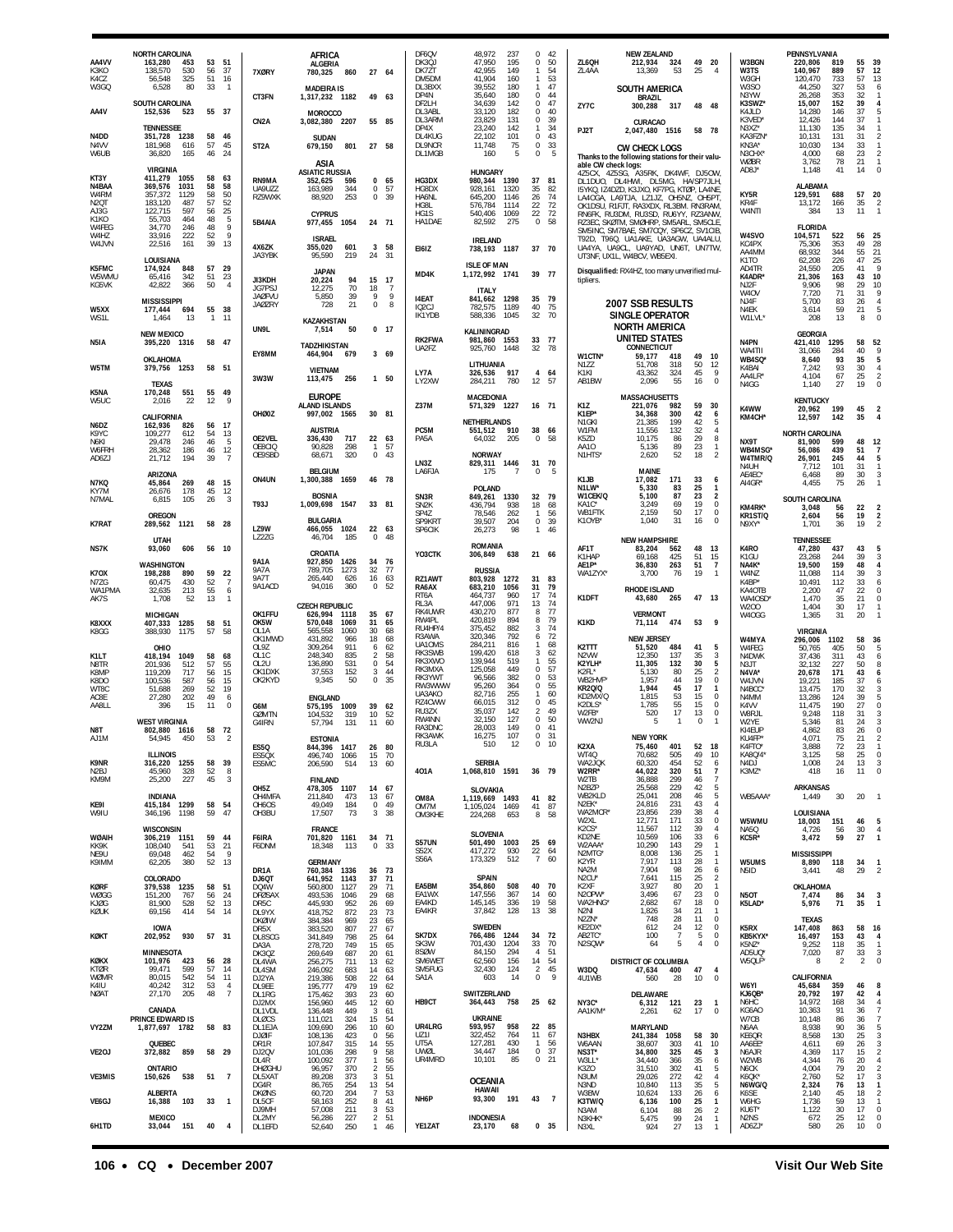| KG6ZHC<br>W6ISO*                    | 549<br>528                 | 25<br>30         | 8<br>$\overline{7}$   | $\mathbf{1}$<br>$\overline{1}$                     | AC8G<br>W8GNM                          | 33.912<br>32.725                    | 281<br>266           | 50<br>50            | $\overline{4}$<br>5                                | <b>WØETT</b>                     | <b>COLORADO</b><br>18.750      | 158                 | 45                | 5                              | VE3CRU<br>VA3TSG                 | 17.792<br>16.184                        | 118<br>123      | 32<br>28                  | $\Omega$<br>$\mathbf 0$                | RU9UE<br>RW90A'            | 3.000<br>300                                | 22<br>$\overline{7}$  | $\mathbf 0$                     | 0, 15<br>$\overline{5}$           |
|-------------------------------------|----------------------------|------------------|-----------------------|----------------------------------------------------|----------------------------------------|-------------------------------------|----------------------|---------------------|----------------------------------------------------|----------------------------------|--------------------------------|---------------------|-------------------|--------------------------------|----------------------------------|-----------------------------------------|-----------------|---------------------------|----------------------------------------|----------------------------|---------------------------------------------|-----------------------|---------------------------------|-----------------------------------|
| AD6AF*                              | 80<br><b>ARIZONA</b>       | 8                | 5                     | $\mathbf 0$                                        | WB8JUI <sup>®</sup><br>N8IE/Q<br>K8AB* | 30.186<br>24,549<br>24,000          | 239<br>215<br>219    | 49<br>44<br>44      | 5<br>5<br>$\overline{4}$                           | KØGAS<br><b>KØUK</b>             | 12.714<br>1,275<br><b>IOWA</b> | 138<br>38           | 36<br>15          | 3<br>$\Omega$                  | VE3DZ*<br>VA3FU*<br>VE3RCN'      | 12.474<br>11,752<br>11,496              | 99<br>94<br>103 | 27<br>26<br>24            | $\mathbf 0$<br>$\Omega$<br>$\mathbf 0$ | <b>H22H</b>                | <b>CYPRUS</b><br>85,905                     | 197                   |                                 | 2, 43                             |
| KJ7WY<br>W7YS                       | 9.438<br>2.997             | 125<br>51        | 31<br>27              | $\overline{2}$<br>$\Omega$                         | K8NV*R<br>W8KEN                        | 17.673<br>16.836                    | 171<br>156           | 39<br>41            | $\overline{4}$<br>5                                | <b>KØKT</b>                      | 36.882                         | 297                 | 48                | 6                              | VE3CUI<br>VE3TW*                 | 9.352<br>8.976                          | 71<br>87        | 23<br>22                  | 5<br>$\Omega$                          |                            |                                             |                       |                                 |                                   |
| N6MA/7<br>NN7D*                     | 2.580<br>120               | 53<br>10         | 17<br>6               | 3<br>$\Omega$                                      | KC8IVC<br>K8VUS'                       | 16.272<br>15,795                    | 141<br>146           | 45<br>40            | 3<br>5                                             | <b>WØBH</b>                      | <b>KANSAS</b><br>66,136        | 532                 | 52                | $\boldsymbol{\Lambda}$         | VE3NOM*<br>VA3IX*                | 7.848<br>3,620                          | 72<br>41        | 24<br>20                  | $\Omega$<br>$\Omega$                   | 7Z1SJ*                     | <b>SAUDI ARABIA</b><br>510<br><b>TURKEY</b> | 9                     | $\mathbf{0}$                    |                                   |
|                                     | <b>IDAHO</b>               |                  |                       |                                                    | W8XY*<br>W8KNO*                        | 14.018<br>10.260                    | 136<br>123           | 40<br>33            | 3<br>3                                             | KØRH*<br>KØBJ*                   | 41,211<br>24.123               | 329<br>201          | 52<br>46          | 5<br>5                         | VE3ESH*<br>VA3RKM/Q              | 1,815<br>1.638                          | 26<br>30        | 15<br>13                  | $\mathbf 0$<br>$\Omega$                | TC2T*<br>TA9J*             | 52.338<br>623                               | 163<br>12             | $\mathbf 0$                     | 0 <sub>33</sub><br>$\overline{7}$ |
| KC7ESB'<br>KØTO                     | 11.454<br>11,025           | 105<br>134       | 42<br>32              | $\overline{4}$<br>$\overline{3}$                   | KC8OAE/O<br>W8IDM*<br>WD9FTZ/Q         | 8.384<br>4.316<br>4.239             | 118<br>70<br>65      | 31<br>25<br>26      | $\overline{1}$<br>$\overline{1}$<br>$\overline{1}$ | WØCEM                            | 19.665<br><b>MINNESOTA</b>     | 201                 | 42                | $\mathcal{R}$                  |                                  | <b>SASKATCHEWAN</b>                     |                 |                           |                                        |                            | <b>UZBEKISTAN</b>                           |                       |                                 |                                   |
| W7IZL                               | <b>MONTANA</b><br>81.459   | 563              | 56                    | $\overline{7}$                                     | W8VE/Q<br>W1NN'                        | 3.950<br>3.614                      | 67<br>59             | 24<br>25            | $\overline{1}$<br>$\overline{1}$                   | NM7X<br><b>KØPK</b>              | 43.576<br>42.340               | 371<br>300          | 51<br>52          | $\overline{1}$<br>6            | VA5DX                            | 207.438                                 | 664             | 55                        | 11                                     | UK9AA                      | 34,751                                      | 125                   |                                 | 0, 31                             |
| NB7V<br>K7BG*                       | 35,700<br>30,965           | 301<br>224       | 45<br>48              | $\overline{5}$<br>$\overline{7}$                   | N8XA/Q<br>K8ZT/Q                       | 3.049<br>1,156                      | 56<br>31             | 24<br>17            | $\overline{1}$<br>$^{\circ}$                       | <b>KTØR</b><br>ACØW <sup>*</sup> | 40,260<br>28,404               | 315<br>220          | 51<br>48          | $\mathbf{A}$<br>6              | VE6SF<br>VF6JY                   | <b>ALBERTA</b><br>90.687                | 329             | 49                        | 8                                      |                            | <b>EUROPE</b><br>ALBANIA                    |                       |                                 |                                   |
| AE7V<br>NW70*                       | 23.940<br>1.620            | 173<br>33        | 52<br>20 <sup>2</sup> | -5<br>$\Omega$                                     | KB8HOC*<br>WO3X*                       | 441<br>8                            | 20<br>$\mathfrak{D}$ | 9<br>$\overline{2}$ | $\Omega$<br>$\Omega$                               | K4IU<br>KØRC*                    | 18.446<br>15.043               | 177<br>128          | 44<br>44          | $\mathcal{I}$<br>5             | VE6EX*                           | 26,574<br>15,572                        | 135<br>103      | 41<br>32                  | $\overline{2}$<br>$\overline{2}$       | ZA/Z35M                    | 455                                         | 13                    | $\mathbf 0$                     | $\overline{7}$                    |
|                                     | <b>NEVADA</b>              |                  |                       |                                                    |                                        | <b>WEST VIRGINIA</b>                |                      |                     |                                                    | WA2MNO<br>WBØHCH                 | 13,545<br>12,635               | 125<br>158          | 42<br>34          | 3<br>$\mathbf{1}$              | VE7CC                            | <b>BRITISH COLUMBIA</b><br>103.073      | 364             | 51                        | 8                                      | OE3I                       | <b>AUSTRIA</b><br>89.364                    | 402                   |                                 | 2, 42                             |
| K7ACZ*<br>W7RN                      | 9.135<br>8.646             | 84<br>110        | 40<br>31              | 5<br>$\overline{2}$                                | K8T<br>W5GFR                           | 421.308<br>83.957                   | 1334<br>630          | 59<br>50            | - 49<br>$\mathsf{Q}$                               | K9WN<br>NNØQ*                    | 9.048<br>2,626                 | 99<br>43            | 38<br>26          | $\overline{1}$<br>$\Omega$     | VA7TO/Q                          | 1,320                                   | 27              | 11                        | $\mathbf{0}$                           | OF1HHB/3*                  | 27.258                                      | 166                   |                                 | 0, 33                             |
| K7ZSD                               | OREGON                     | 147              |                       | 5                                                  | K9NR                                   | <b>ILLINOIS</b>                     |                      | 58                  |                                                    | KEØL/Q<br>WEØA*                  | 75<br>$\overline{2}$           | 6<br>$\overline{1}$ | 5<br>$\mathbf{1}$ | $\mathbf 0$<br>$\Omega$        | <b>KL7RA</b>                     | <b>ALASKA</b><br>44,345                 | 178             | 42                        | $\overline{7}$                         | CU2AF                      | <b>AZORES</b><br>78.780                     | 182                   | 23 42                           |                                   |
| NW7E*<br>W7JY                       | 16.785<br>15.523<br>14,770 | 144<br>197       | 40<br>39<br>31        | $\overline{4}$<br>$\Delta$                         | N7US<br>K9MMS'                         | 164,025<br>51.756<br>35,322         | 920<br>390<br>260    | 51<br>52            | - 17<br>6<br>6                                     | KU1CW                            | <b>MISSOURI</b><br>60,984      | 411                 | 54                | $\mathbf{Q}$                   | AL2F*                            | 135                                     | 6               | 4                         | $\mathbf{1}$                           |                            | <b>BALAERIC IS</b>                          |                       |                                 |                                   |
| W70R*<br>W3CP*                      | 6,112<br>2.064             | 74<br>54         | 30<br>15              | $\overline{2}$<br>$\mathbf{1}$                     | N9AKR<br>W9JXN'                        | 22,724<br>21.736                    | 182<br>181           | 44<br>46            | 8<br>6                                             | WØJPL<br>ABØO*                   | 23,562<br>3,627                | 203<br>51           | 47<br>30          | $\overline{4}$<br>$\mathbf{1}$ | <b>V31DG</b>                     | <b>BELIZE</b><br>7.425                  | 56              | 15 10                     |                                        | EA6SX                      | 291,525<br><b>BELARUS</b>                   | 733                   | 14 61                           |                                   |
|                                     | <b>UTAH</b>                |                  |                       |                                                    | K9IDQ<br>K9RJZ*                        | 14.160<br>12,556                    | 131<br>128           | 43<br>41            | 5<br>$\overline{2}$                                | WØHBH                            | 3.284                          | 52                  | 28                | $\overline{1}$                 | HI3C*                            | <b>DOMINICAN REP</b><br>11,104          | 69              | 21 11                     |                                        | <b>EU1DZ/Q</b>             | 1,610                                       | 23                    |                                 | 0 <sub>14</sub>                   |
| NS7K*<br>NI7T                       | 27.092<br>21.113           | 225<br>217       | 48<br>38              | $\overline{4}$<br>5                                | N9LYE*<br>K9CT                         | 9.760<br>8.159                      | 104<br>86            | 37<br>38            | $\overline{3}$<br>3                                | <b>KBØARZ</b>                    | NEBRASKA<br>10.578             | 98                  | 39                | $\boldsymbol{\Lambda}$         |                                  | <b>HAITI</b>                            |                 |                           |                                        | OR4K*                      | <b>BELGIUM</b><br>34,656                    | 217                   |                                 | 0, 32                             |
| K7LU                                | 1.530                      | 35               | 17                    | $\overline{1}$                                     | W9EBK*<br>W9RVG'                       | 6.804<br>1.496                      | 81<br>31             | 33<br>22            | 3<br>$\Omega$                                      | WØHXL                            | 8.550                          | 69                  | 45                | 5                              | HH7/N3BNA*                       | 600                                     | 12              | 4                         | 6                                      |                            | BULGARIA                                    |                       |                                 |                                   |
| K7OX                                | WASHINGTON<br>90,706       | 610              | 55                    | $\overline{7}$                                     | W9OA'<br>AF9H                          | 1,422<br>36                         | 29<br>6              | 17<br>3             | $\overline{1}$<br>$^{\circ}$                       | KØHW*                            | <b>SOUTH DAKOTA</b><br>5,474   | 73                  | 34                | 0                              | HR1RTF*                          | <b>HONDURAS</b><br>605                  | 11              | 4                         | $\overline{7}$                         | LZ2JE*<br>LZ2UZ'           | 37,986<br>8.370                             | 187<br>58             |                                 | 0, 39<br>$0$ 27                   |
| K7AWB<br>W7NNN                      | 45.792<br>8,525            | 343<br>105       | 48<br>29              | 6<br>$\overline{2}$                                | W9ILY*                                 | 14                                  | $\overline{2}$       | $\overline{2}$      | $\Omega$                                           |                                  | CANADA                         |                     |                   |                                | HR2DMR*                          | 378                                     | Q               | $\Delta$                  | 5                                      | LZ2DF*                     | 7,368                                       | 62                    | $\mathbf 0$                     | 24                                |
| N7BF<br>W7SAW*<br>NG7Z*             | 5.887<br>3.105<br>1.470    | 78<br>57<br>36   | 26<br>23<br>13        | 3<br>$\mathbf{0}$<br>$\overline{2}$                | W9IU<br>K9SG                           | <b>INDIANA</b><br>101.320<br>97.980 | 632<br>607           | 57<br>57            | 11<br>12                                           | VO1TA                            | <b>NEWFOUNDLAND</b><br>90,396  | 224                 | 34                | 28                             | KP4KE/Q                          | <b>PUERTO RICO</b><br>219.744           | 427             | 51 33                     |                                        | 9A2VR                      | <b>CROATIA</b><br>227.103                   | 717                   |                                 | 7 54                              |
| WAØWWW*<br>KO7X*                    | 1.462<br>2,525             | 34<br>46         | 17<br>25              | $\mathbf 0$<br>$\Omega$                            | AC9X*<br>K9WWT                         | 24.246<br>22,320                    | 186<br>215           | 48<br>45            | 6<br>$\Omega$                                      | VO1HE<br>VO <sub>1</sub> NO      | 54.395<br>31.680               | 146<br>149          | 29<br>40          | 26<br>-5                       |                                  | <b>US VIRGIN IS</b>                     |                 |                           |                                        | 9A2DQ<br>9A6KET*           | 149.580<br>74,424                           | 463<br>346            | 11<br>$\mathbf{1}$              | 49<br>41                          |
|                                     | <b>MICHIGAN</b>            |                  |                       |                                                    | WE9N<br>K9ZE*                          | 22.272<br>21.750                    | 205<br>190           | 45<br>46            | 3<br>$\overline{4}$                                | VY2LI*                           | <b>PRINCE EDWARD IS</b><br>730 | 17                  | 10                | $^{\circ}$                     | KV4FZ                            | 282.497                                 | 472             | 54 47                     |                                        | 9A7D*<br>9A3QB*            | 49.392<br>45                                | 226<br>$\overline{3}$ | $\mathbf 0$<br>$\Omega$         | 42<br>$\overline{3}$              |
| W8GP<br>W8TE                        | 65.880<br>59.841           | 470<br>425       | 55<br>55              | 6<br>6                                             | W9THD<br>NZ9R                          | 12.160<br>9.200                     | 142<br>100           | 38<br>38            | $^{\circ}$<br>$\overline{2}$                       |                                  | QUEBEC                         |                     |                   |                                |                                  | AFRICA<br><b>ALGERIA</b>                |                 |                           |                                        | OK <sub>1</sub> W          | <b>CZECH REP</b><br>182,342                 | 586                   | 10 52                           |                                   |
| AB8NB<br>N8LJ                       | 51,035<br>48.272           | 361<br>363       | 53<br>49              | 6<br>$\overline{7}$                                | W9UM<br>K9NW                           | 4,530<br>3.584                      | 61<br>49             | 28<br>26            | $\overline{2}$<br>$\overline{2}$                   | VE2XAA*                          | 1,104                          | 22                  | 12                | $\Omega$                       | 7XØRY                            | 17,480                                  | 78              |                           | 0, 23                                  | OK1TP<br>OL8R              | 143,298<br>109,172                          | 497<br>449            | 5<br>$\overline{2}$             | 52<br>47                          |
| K8BB<br>NO8R*                       | 33.417<br>18,912           | 308<br>156       | 42<br>40              | 5<br>8                                             | N9LF*<br>KB9YGD*                       | 2.156<br>1,482                      | 40<br>33             | 22<br>19            | $\mathbf 0$<br>$\Omega$                            | VE3EY                            | <b>ONTARIO</b><br>478.842      | 1056                | 59                | 32                             | CT9L<br>CT3BD                    | <b>MADEIRA IS</b><br>188,568<br>177.896 | 265<br>243      | 23<br>21                  | 49<br>- 53                             | OK7M<br>OK2BXU             | 103.762<br>79.872                           | 343<br>309            | 10<br>6                         | 48<br>46                          |
| K8GSR <sup>®</sup><br>WM8Z<br>NF8M* | 14,985<br>14,080<br>1.386  | 137<br>138<br>31 | 41<br>42<br>18        | $\overline{4}$<br>$\overline{2}$<br>$\overline{0}$ | WB9NOO*                                | 1,309<br><b>WISCONSIN</b>           | 31                   | 17                  | $\Omega$                                           | VA3KA<br>VE3AP                   | 381,780<br>302.934             | 853<br>703          | 58<br>57          | 32<br>30                       |                                  |                                         |                 |                           |                                        | OK1TC*<br>OK5XX*           | 38,280<br>38.046                            | 201<br>237            | 0<br>$\mathbf 0$                | 40<br>34                          |
| KE8UM*                              | 405                        | 17               | 8                     | $\overline{1}$                                     | K9UW<br>WA9TZE                         | 66,584<br>33,120                    | 533<br>236           | 53<br>54            | 3<br>6                                             | VA3DX*<br>VE3MGY*                | 125.244<br>50.232              | 415<br>271          | 54<br>36          | 9<br>3                         |                                  | ASIA<br><b>ASIATIC RUSSIA</b>           |                 |                           |                                        | OK1MWD<br>OK1AY*           | 36,746<br>33.285                            | 198<br>200            | $\mathbf{1}$<br>$\mathbf 0$     | 37<br>$\frac{35}{32}$             |
| N8TR                                | OHIO<br>169.290            | 858              | 58                    | 23                                                 | K9TY<br>KB9Q                           | 31.080<br>26.634                    | 240<br>258           | 50<br>45            | 6<br>$\overline{1}$                                | VE3NZ*<br>VE3SHL/Q<br>VE3OX*     | 40,320<br>38,829<br>33.924     | 190<br>192<br>162   | 42<br>40<br>41    | 3<br>3<br>3                    | RX9AM*<br>UA9ACJ                 | 38,657<br>32,430                        | 133<br>117      | $^{\circ}$                | 0, 31<br>30                            | OK6AB*<br>OK2BEN*          | 28.320<br>25.060                            | 192<br>152            | $\mathbf 0$<br>0<br>$\mathbf 0$ | 35                                |
| KQ8RP'<br>K8FH*                     | 48.488<br>34,614           | 363<br>271       | 51<br>49              | $\overline{7}$<br>5                                | WE9R'<br>K9VS*                         | 13.754<br>8,874                     | 130<br>126           | 45<br>29            | $\mathbf{1}$<br>$\Omega$                           | VE3GPM<br>VA3ST                  | 25.746<br>23,240               | 131<br>127          | 42<br>40          | $\mathbf 0$<br>$\mathbf 0$     | UA9QCZ<br>UAØSJ*<br><b>RZØSR</b> | 10,350<br>5.568<br>3,133                | 91<br>43<br>27  | $\Omega$<br>0<br>$\Omega$ | 18<br>16<br>13                         | OL6P*<br>OK1MKU<br>OK2SAR* | 21.870<br>17,640<br>16.672                  | 151<br>100<br>108     | 3<br>0                          | 30<br>32<br>32                    |
|                                     |                            |                  |                       |                                                    |                                        |                                     |                      |                     |                                                    |                                  |                                |                     |                   |                                |                                  |                                         |                 |                           |                                        |                            |                                             |                       |                                 |                                   |